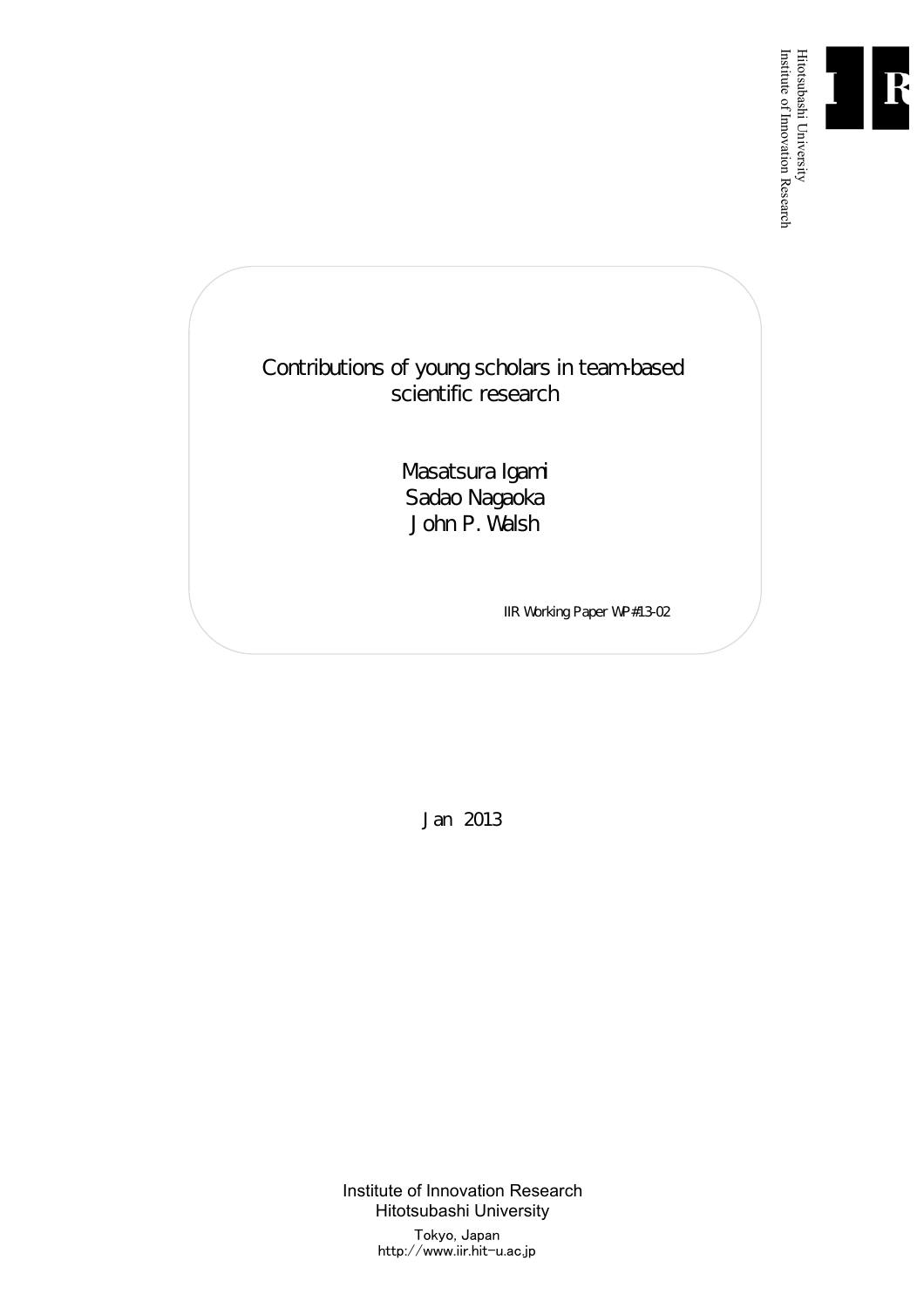## Contributions of young scholars in team-based scientific research

Masatsura IGAMI $^{1, \, *}$ , Sadao NAGAOKA $^{2}$  and John P. WALSH $^{3}$ 

*1 National Institute of Science and Technology Policy, 3-2-2 Kasumigaseki, Chiyoda-ku, Tokyo, 100-0013 (Japan)* 

*2 Institute of Innovation Research, Hitotsubashi University, 2-1 Naka, Kunitachi, Tokyo, 186-8603 (Japan) 3 School of Public Policy, Georgia Institute of Technology, 685 Cherry Street, Atlanta, GA 30332-0345 (USA)* 

January 2013

#### **Abstract**

How to design and manage a research team has become an increasingly important issue in knowledge creation in science. This paper aims to understand how young scholars contribute to scientific research in the context of a research team. We have found that the likelihood of the involvement of postdoctoral fellows is high in research teams working on a rapidly advancing research theme, facing competitive threat, and in those research teams with foreign-born scholars and when exploiting advanced research equipment. Focusing on the papers where the order of the authors follows contribution, the probability of postdoctoral fellows becoming the first authors is more likely to exceed that due to a random assignment in the research teams facing competitive threat, with foreign-born postdoctoral scholars and when exploiting advanced research equipment. Finally, we have found that the involvement of postdoctoral fellows is positively associated with research performance in terms of citation counts and with shorter time to the publication even if the size of project is controlled for. The finding that postdoctoral fellows accelerate the speed of research is consistent with the fact that they become more likely to be the first authors in the face of strong scientific competition. These findings illuminate how young scholars contribute to the teambased research.

*JEL codes: O30, D23* 

#### **Keywords**

*Team; Young scholars; Science; First Author; Competition* 

\* Address for correspondence: National Institute of Science and Technology Policy 3-2-2 Kasumigaseki, Chiyoda-ku, Tokyo 100-0031, Japan E-mail: igami@nistep.go.jp Tel: +81-3-6733-4910, Fax: +81-3-3503-3996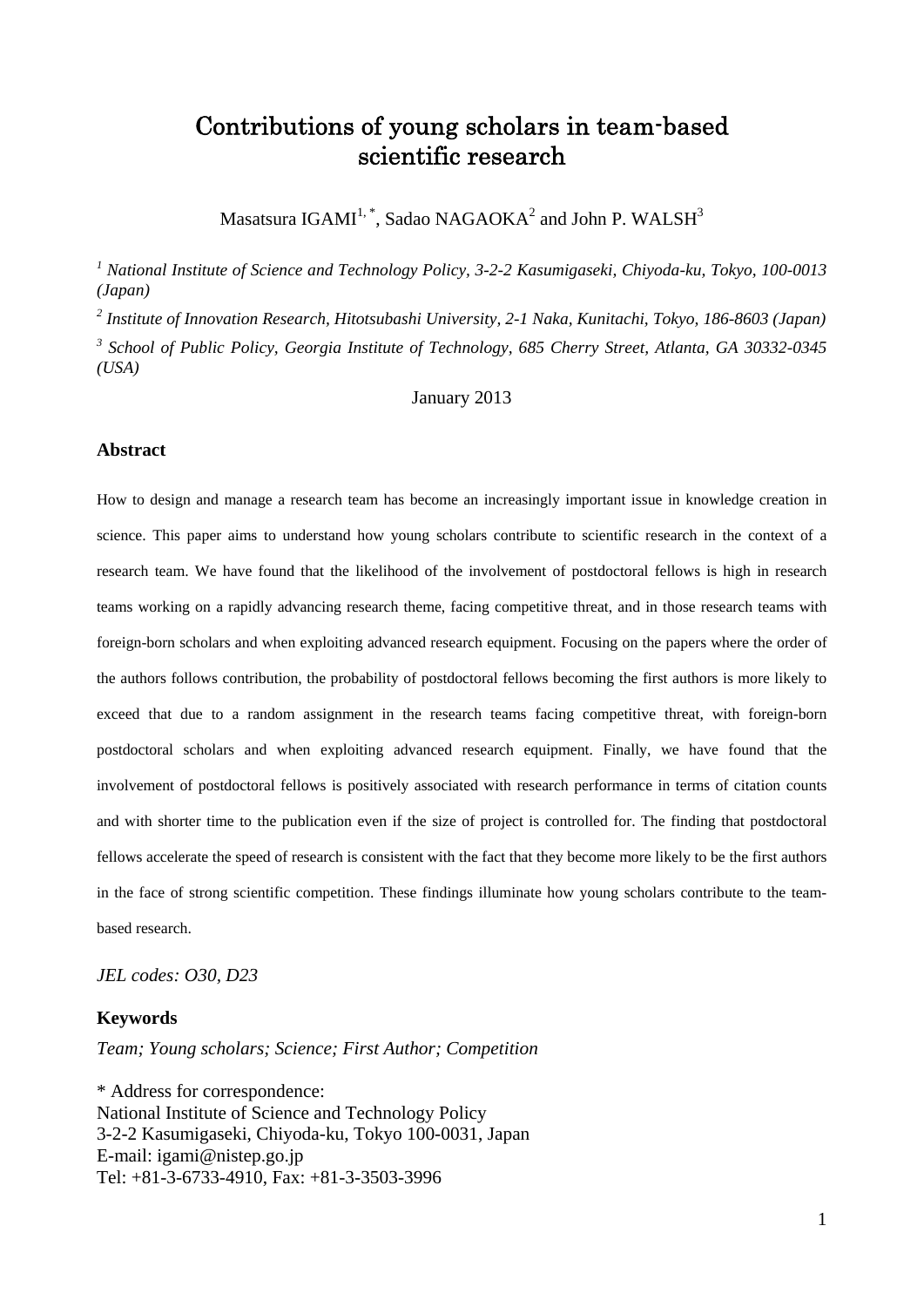## **1. Background and purposes**

 $\overline{a}$ 

Teams are increasingly the fundamental unit of knowledge creation in science. Recent studies show that the number of authors in scientific publications has been increasing over time (Adams et al., 2005; Wuchty, Jones & Uzzi, 2007). These trends indicate that how to design and manage a research team has become an increasingly important issue in knowledge creation in science. In this context, it is important for us to deepen our understanding of how young scholars, especially postdoctoral fellows, contribute to the team-based research. In both the US and Japan, the number of postdoctoral fellows increased sharply in recent years.<sup>1</sup> There are several studies that shed light on the importance of young scholars in scientific teams. Larivière (2010) found that about 30% of Quebec university papers have PhD students as authors. Black & Stephan (2010) pointed out that PhD students and postdoctoral fellows appear disproportionately more as first authors in US articles in the journal *Science*. 2 Although this latter result indicates the significance of demand side reason for young scholars in science, it does not explain the sources

In this paper we aim at exploring the sources of the contributions of young scholars, in particular, postdoctoral fellows, to team-based scientific research, based on large-scale original survey data. We can identify several potential reasons why they are important for enhancing the performance of research under certain conditions. First, postdoctoral fellows who have recently completed their PhD training are likely to have the most advanced knowledge and technique to conduct competitive research. Their participation may become especially important in those areas where science moves very fast. Second, they can contribute to accelerating the speed of research

<sup>&</sup>lt;sup>1</sup> In the US, the number of postdoctoral fellows, especially in life sciences, increased sharply with the doubling of the NIH budget. Many of them, however, have had difficulty to find tenure-track positions in higher education institutions (Stephan, 2012). The situation is similar in Japan. In the first S&T basic plan (FY1996-2000), the Japanese government introduced a program to increase postdoctoral fellows up to 10,000 in order to strengthen Japan's research capability.

 $2$  It is important to note, however, that the order of the authors do not necessarily follow the order of contributions. One novelty of our study is that we recognized the first author as the largest contributor only when the authors are ordered according to their contributions.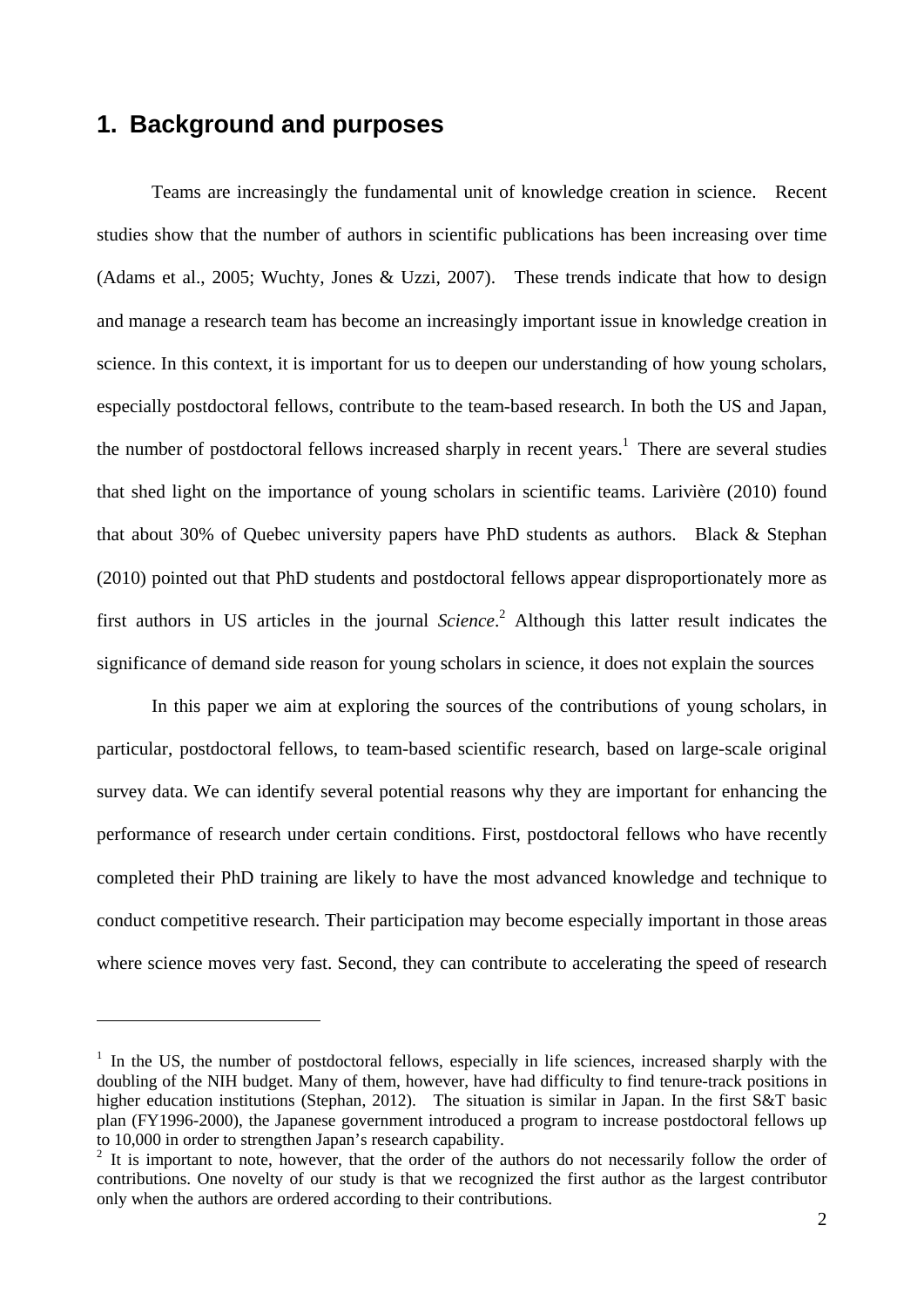since they can devote their time fully to the research. Thus, they may play an important role when speed maters in obtaining priority in research (Merton, 1973). Third, they are more mobile internationally (see section 4 for direct evidence), so that hiring a postdoctoral fellow in a research team is an efficient way to engage foreign talent (Empirica, 2005; Franzoni, Scellato & Stephan, 2012). The contribution of foreign-born scholars in knowledge creation in science is especially large in the US (Stephan & Levin, 2001), where high quality research universities attract students from across the world. Fourth, research facilities/equipment play very important roles for some scientific research (see Stephan, 2012 for its increasing role). For examples, the inventions and the progress of a particle accelerator, a scanning tunneling microscope, and a DNA sequencer have been major sources for advancing of research in physics, materials science and life sciences. Young scholars may be vital in exploiting these cutting-edge facilities/equipment.

This paper aims to understand how these potential channels of the contributions of young scholars affect the involvement of young scholars as well as their (relative) contributions in the team measured by how frequently they appear as the first authors when the order represents relative contributions. Furthermore, to the extent that young scholars contribute fundamentally in advancing research, we expect that their presence is associated with high research performance. We will verify such prediction.

The results of a Japan-US scientists' survey on the knowledge creation process in science are used for the analysis, in addition to bibliographic information. The latter alone provides only limited information on who are the authors, so that their academic positions, country of origin, and disciplinary diversities as well as whether the order of the authors follow their contributions are unknown. The survey in Japan was jointly conducted by the Institute of Innovation Research (IIR) of Hitotsubashi University and the National Institute of Science and Technology Policy (NISTEP) from the end of 2009 to the summer 2010 (Nagaoka et al., 2010). The survey in the US was implemented by the Georgia Institute of Technology, in collaboration with IIR and NISTEP,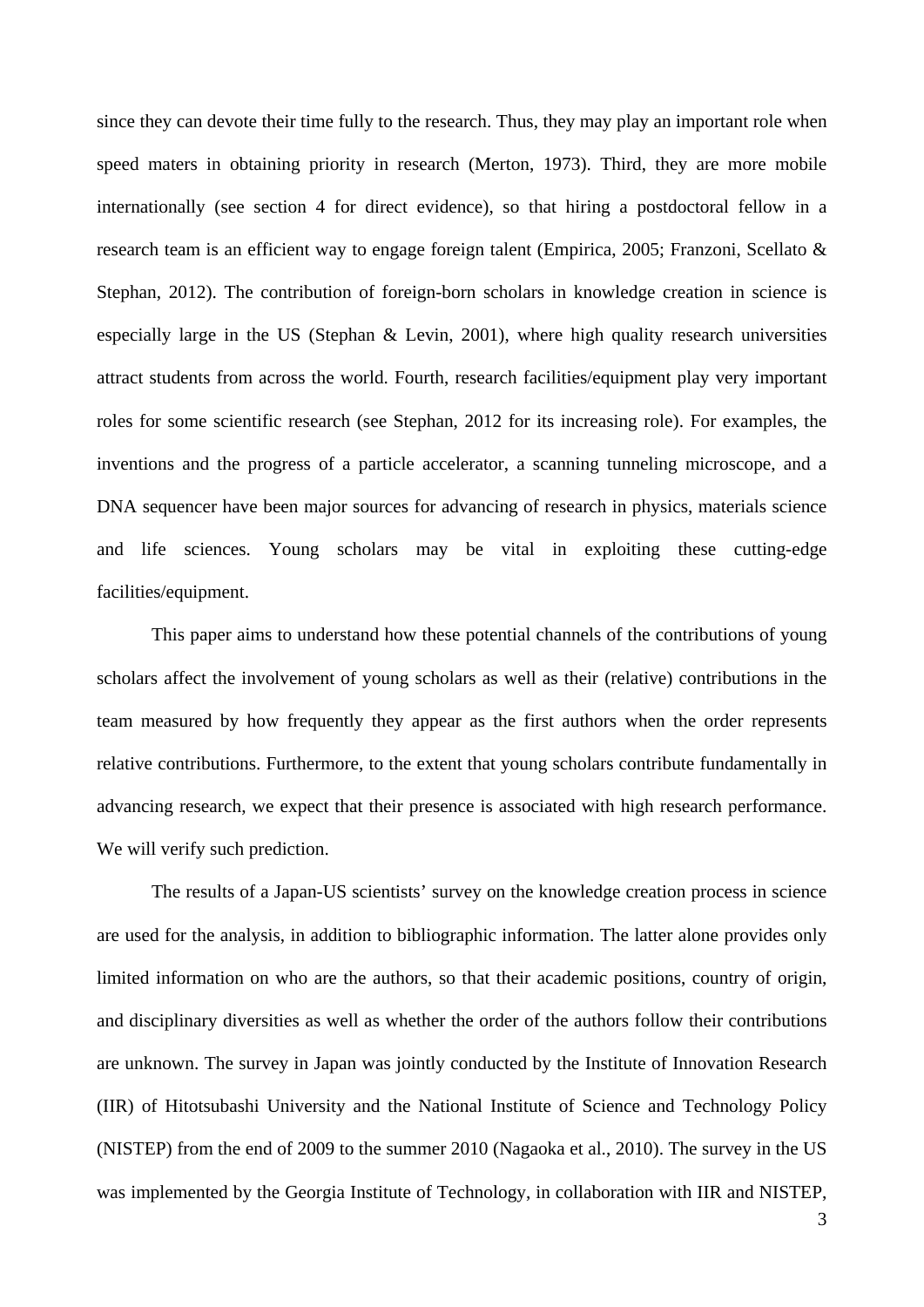from autumn 2010 to early 2011 (Nagaoka et al., 2011). It collected around 2,100 responses from scientists in Japan and 2,300 responses from scientists in the US. The survey collected information on the research projects that generated the papers that were the target of the surveys. One advantage of the scientist survey is that it is a comprehensive and standardized micro-data set, covering the characteristics of research projects, the composition of the research team, research funding source used in the research projects, external knowledge sources that inspired the research project, serendipities in the research projects, outputs yielded by the research projects among others. In addition to coverage of both the US and Japan, the scientist survey also collected data on research projects that yielded top 1% highly cited papers and the research projects that yielded other papers (normal papers). The rich data regarding research projects enable us to analyze the relationship between research team characteristics and performance of the research teams.

Based upon the dataset obtained by the scientist survey, the ultimate goal of our study is to address the following questions regarding the research teams.

1. To what extent are young scholars involved in the research team? What determines their involvement?

2. What are the sources of the contributions of young scholars to team-based science research measured by the frequency with which they appear as the first authors when the order of the authors represents their relative contribution?

3. Is the presence of young scholars associated with higher research performance, controlling for project size and research budget?

This paper is organized as follows: Section 2 presents an overview of the Hitotsubashi-NISTEP-Georgia Tech scientist survey; Section 3 shows the descriptive statistics regarding the involvement of young scholars in research teams; Section 4 discusses hypotheses on the determinants of the participation of young scholars in research teams and their contributions.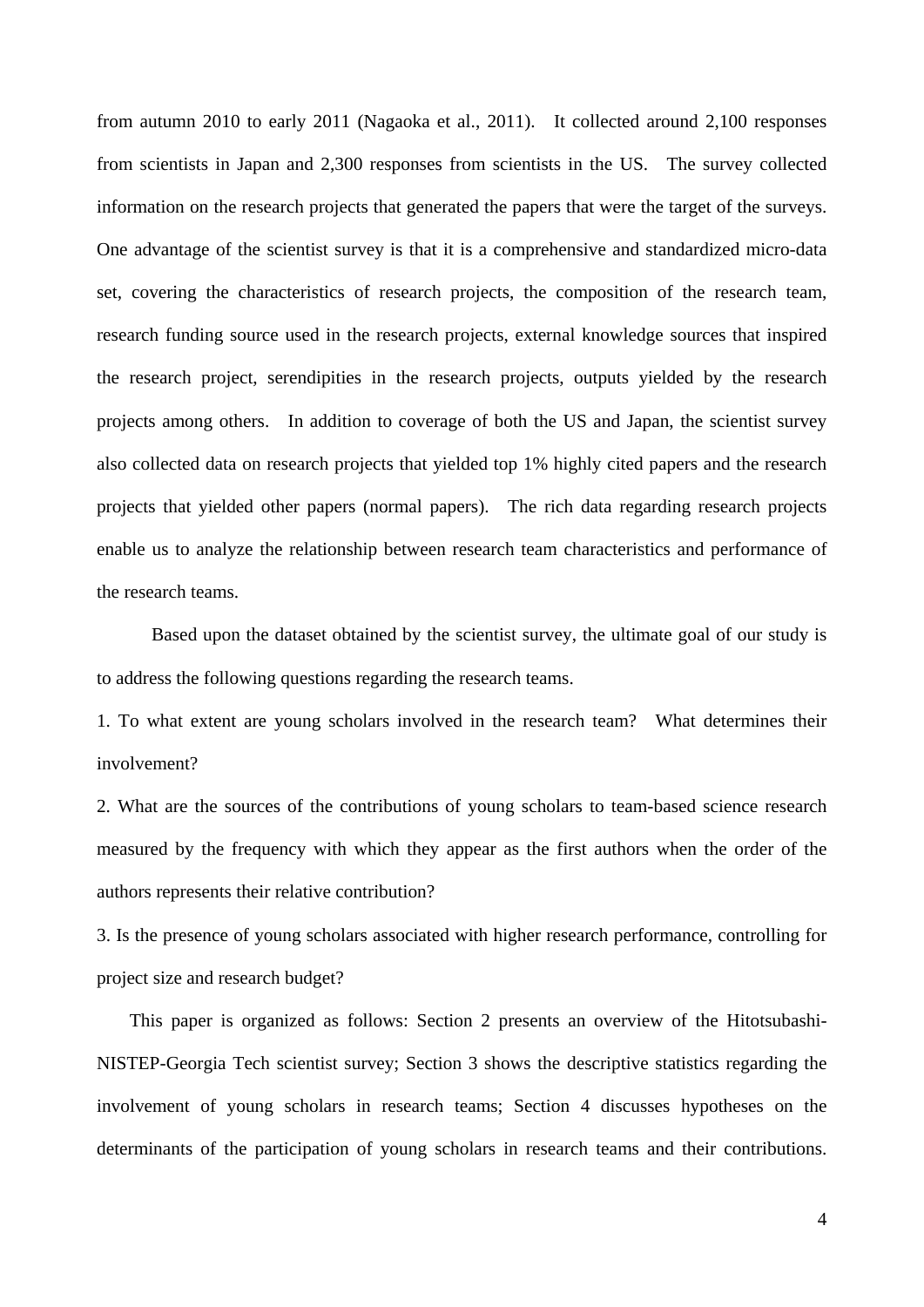Section 5 shows the results of the econometric analysis; Section 6 concludes and summarizes some remaining research issues.

## **2. Overview of the surveys**

#### **2.1. Identification of focal papers**

The population of the survey is articles and letters in the Web of Science database of Thomson Reuters. Reviews were excluded from the population. The time window of the papers for the survey is from 2001 to 2006 (in the database year). Database year refers to the year when the documents are recorded into the database of Thomson Reuters, which generally corresponds to the publication year. The bibliographic information and the number of citations as of the end of December 2006 were used in the identification of the focal papers. Two sets of focal papers were selected from the population as below:

Highly cited papers (approximately 3,000 in each survey): Top 1% highly cited papers in each journal field and in each database year; with at least one organization of authors should be located in Japan for the Japanese survey and in the US for the US survey. All highly cited papers in the time window were selected for the Japanese survey and approximately 3,000 highly cited papers were randomly selected from the highly cited papers in the US survey.

Normal papers (approximately 7,000 in each survey): Randomly selected papers in each journal field and in each database year from the population of the survey, excluding the above highly cited Top 1% papers; with at least one organization of authors should be located in Japan for the Japanese survey and in the US for the US survey.

We covered all science fields, including the social science, although the coverage of social science journals by the database is not comprehensive and we have a relatively small number of the publications in Japan in this field. Social sciences were dropped from the rest of the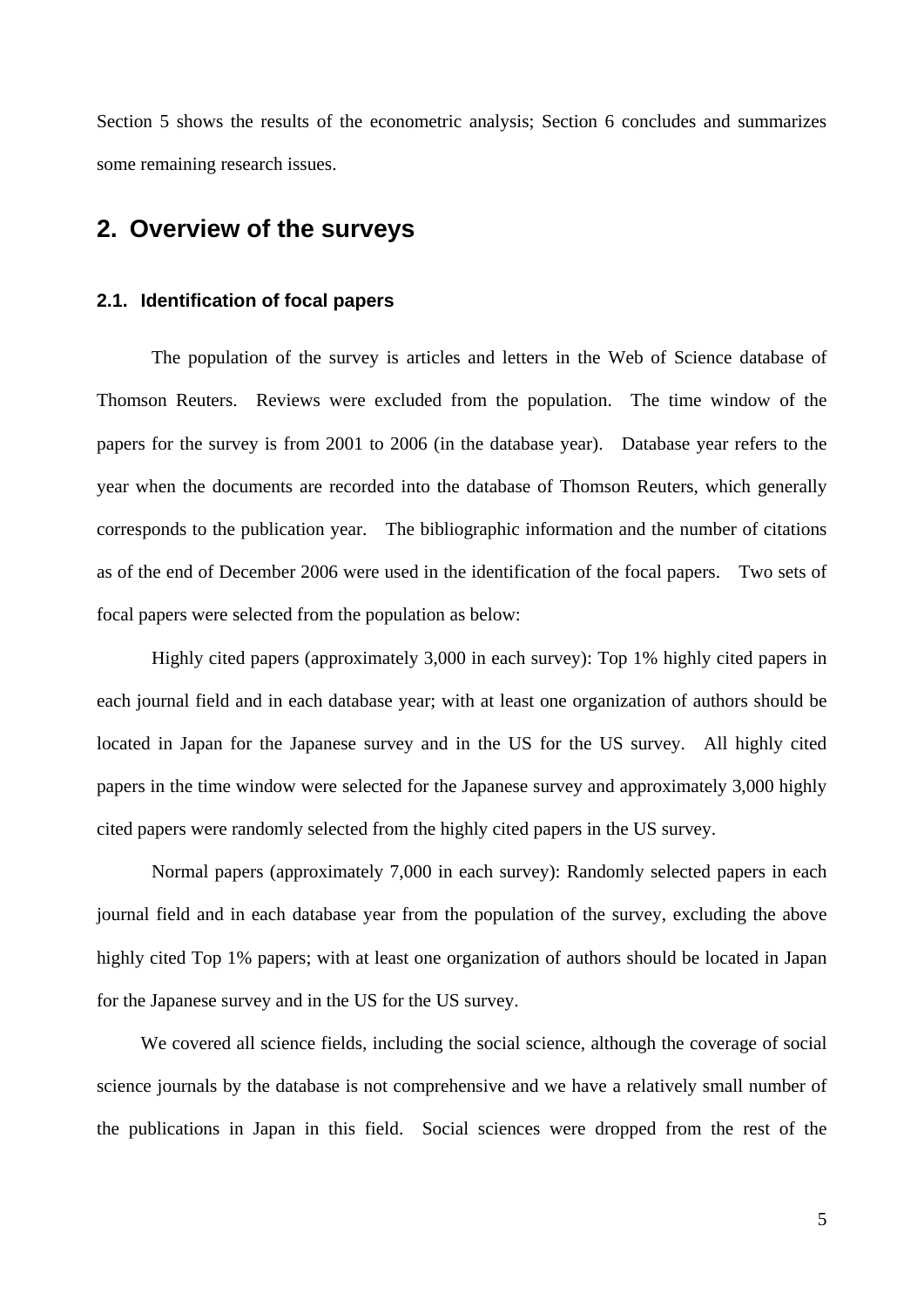analysis, given the small sample in Japan and the differences of research activities with natural sciences.

#### **2.2. Identification of survey targets and research projects for the survey**

Corresponding authors or equivalents of approximately 20,000 possible focal papers were searched and identified as survey targets. If multiple papers were assigned to a single corresponding (or equivalent) author, one paper was randomly selected as a focal paper while the priority was given to the highly cited papers in the selection process. As a result, 7,652 survey targets were identified for Japanese survey. Of those, there are 1,932 scientists whose focal paper is the highly cited paper; and there are 5,720 scientists whose focal paper is the normal paper. In the US, 8,864 survey targets were identified. Of those, there are 2,882 scientists whose focal paper is the highly cited paper; and there are 5,982 scientists whose focal paper is the normal paper.

#### **2.3. Response rate**

Out of 7,652 survey targets, we got 2,081 responses in the Japanese survey. The total response rate was 27.2%. The response rate was 29.3% for the highly cited papers and 26.5% for the normal papers. The total response rate in the US survey was 26.3%. We got 2,329 responses out of 8,864 survey targets. The response rate was 27.7% for the highly cited papers and 25.6% for the normal papers.

#### **2.4. Field classification for the analysis**

Results of the survey to be presented in this paper are based on 22 ESI journal fields. Some results are based on 3 broad fields obtained by further aggregation, i.e. physical sciences, life sciences, and medicine. Natural sciences aggregate physical sciences, life sciences, and medicine. Papers of multidisciplinary fields, those published in the journals like *Nature* and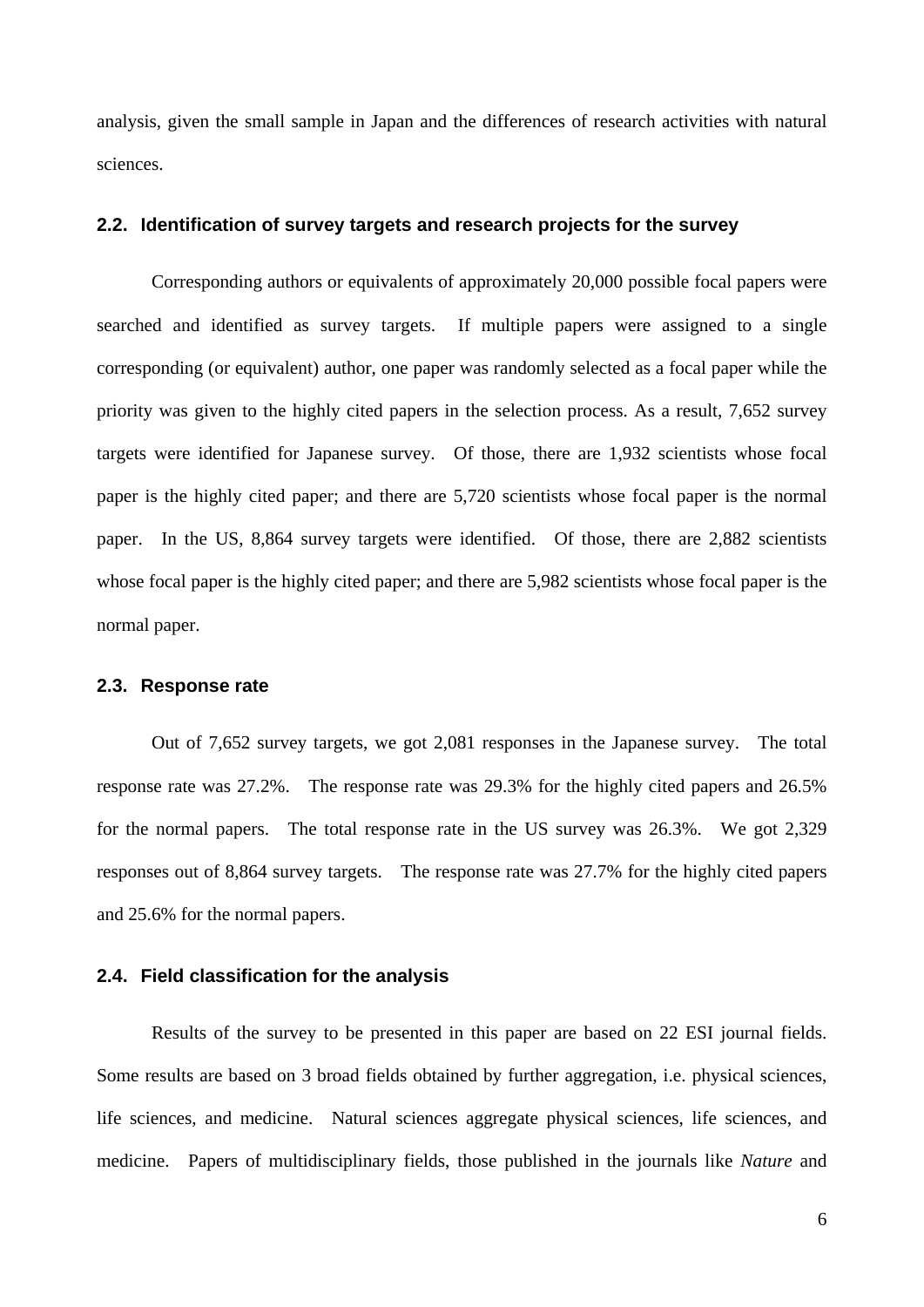*Science*, are reclassified into one of 21 fields based on the backward citations of the multidisciplinary papers.

#### **2.5. Data available in the scientist survey**

We have constructed a comprehensive and standardized micro-data set from the two surveys, covering the characteristics of research projects, the composition of the research team, research funding used in the research projects, external knowledge sources that inspired the research project, serendipities in the research projects, outputs yielded by the research projects among others.

As for the composition of the research team, our surveys asked a respondent to identify the authors' academic positions in their organizations, academic field of expertise, the country of birth, specialized skill, and the sector of the organization with which the author was affiliated. This question on the author profile was asked for all authors when the number of authors is 6 or less and for up to 6 authors, the first, last and corresponding authors plus randomly selected authors, when the number of authors is 7 or more. In addition to the information obtained by the survey, information on the number of authors and affiliations of authors were retrieved from the Web of Science. This paper focuses on research teams in higher education institutions (HEIs) and in natural sciences.

## **3. Participation of young scholars in the research teams**

A research team can consist of a wide variety of human resources, such as graduate and undergraduate students, postdoctoral fellows, technicians, and professors or other scientists. There are several studies that show the importance of young scholars in the knowledge creation process (Larivière, 2010; Black & Stephan, 2010), however these analyses are limited to a specific journal or country and they do not examine the reasons for the participation of young scholars. In this section we first extend their analysis by covering all Web of Science journals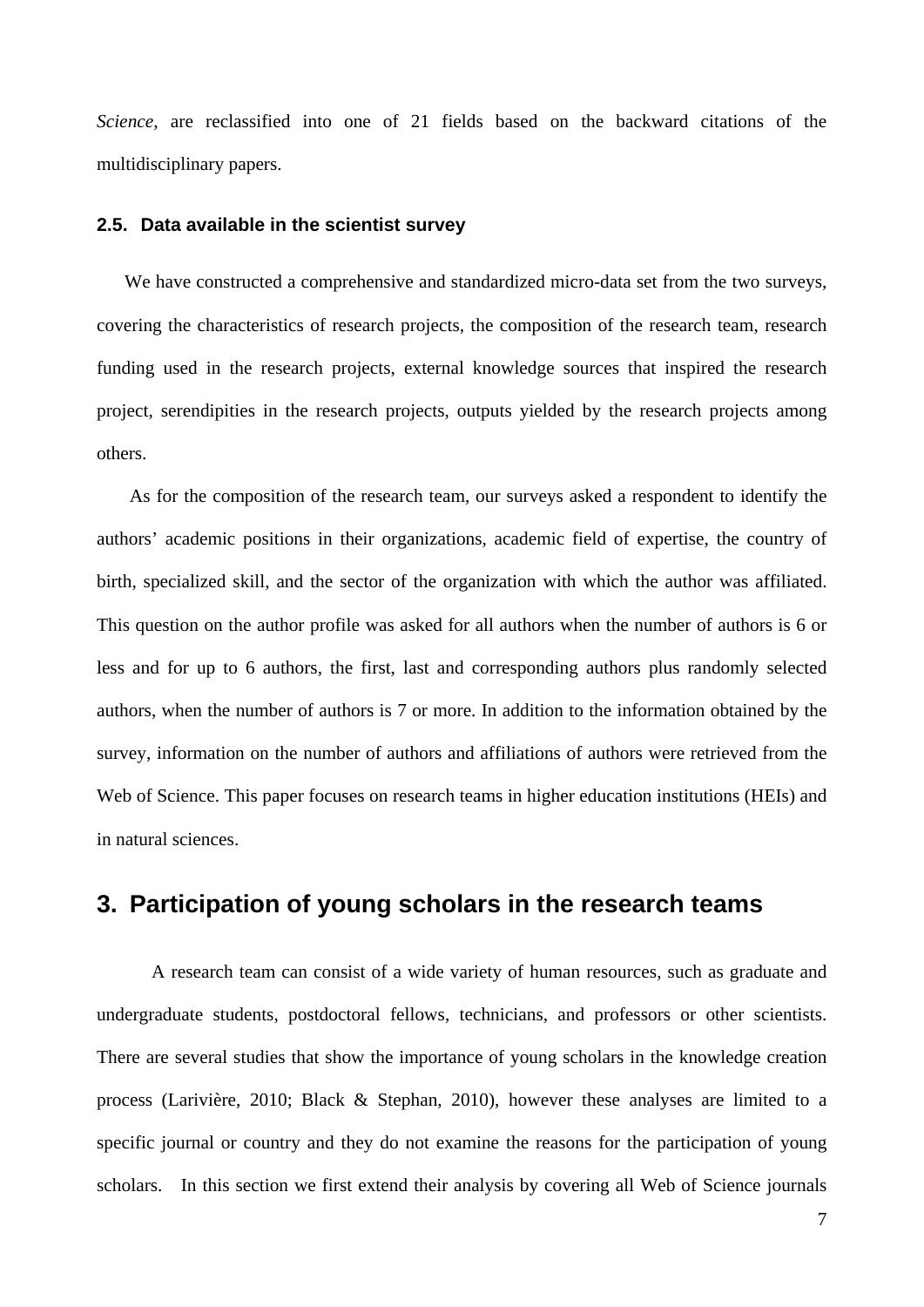and by focusing on the publications. The order of the authors when this is linked to their contributions is also considered in the analysis of the first authors.

Figures 1 (a) and (b) show the composition of authors, in HEIs, in Japan and the US respectively. As for Japan, the share of professors is the largest, followed by associate professor and assistant professors. Professors account for around 38% of all authors in the highly cited and 35% in the normal papers. On the other hand, young scholars, who are undergraduates, graduate students, or postdoctoral fellows, account for 27% and 26% of the authors of highly cited papers and normal papers, respectively. In the US, professors also account for the largest share in both the highly cited and normal papers. Young scholars (MA and/or undergraduate students; PhD students; and postdoctoral fellows) account for 34% of the authors of the highly cited papers and 33% of the normal papers in the US. The composition of MA and/or undergraduate student; PhD student; and postdoctoral fellow differs between Japan and the US. The share of MA and/or undergraduate students is greater in Japan than in the US.

Table 1 summarizes the percentage of young scholars as the first authors of the focal papers, limiting to those papers in which authors are listed in order of their degree of contributions. In other word, it indicates the types of scientists who made the most contributions to the focal papers.

We first look at the contribution of young scholars in the normal papers. As shown in Tables 1 (a) and (b), young scholars account for 35% of the first authors in Japan and for 49% of the first authors in the US. Young scholars appear as the first authors more frequently in the US than in Japan. The share of young scholars as the first authors is much larger than for all authors in both countries (compare Table 1 and Figure 1). The contribution of young scholars as the first authors is especially large in life sciences in both countries. In life sciences, 45% and 61% of the first authors are young scholars in Japan and the US, respectively. In physical sciences, the share of young scholar first authors is around 30% in Japan and more than 50% in the US.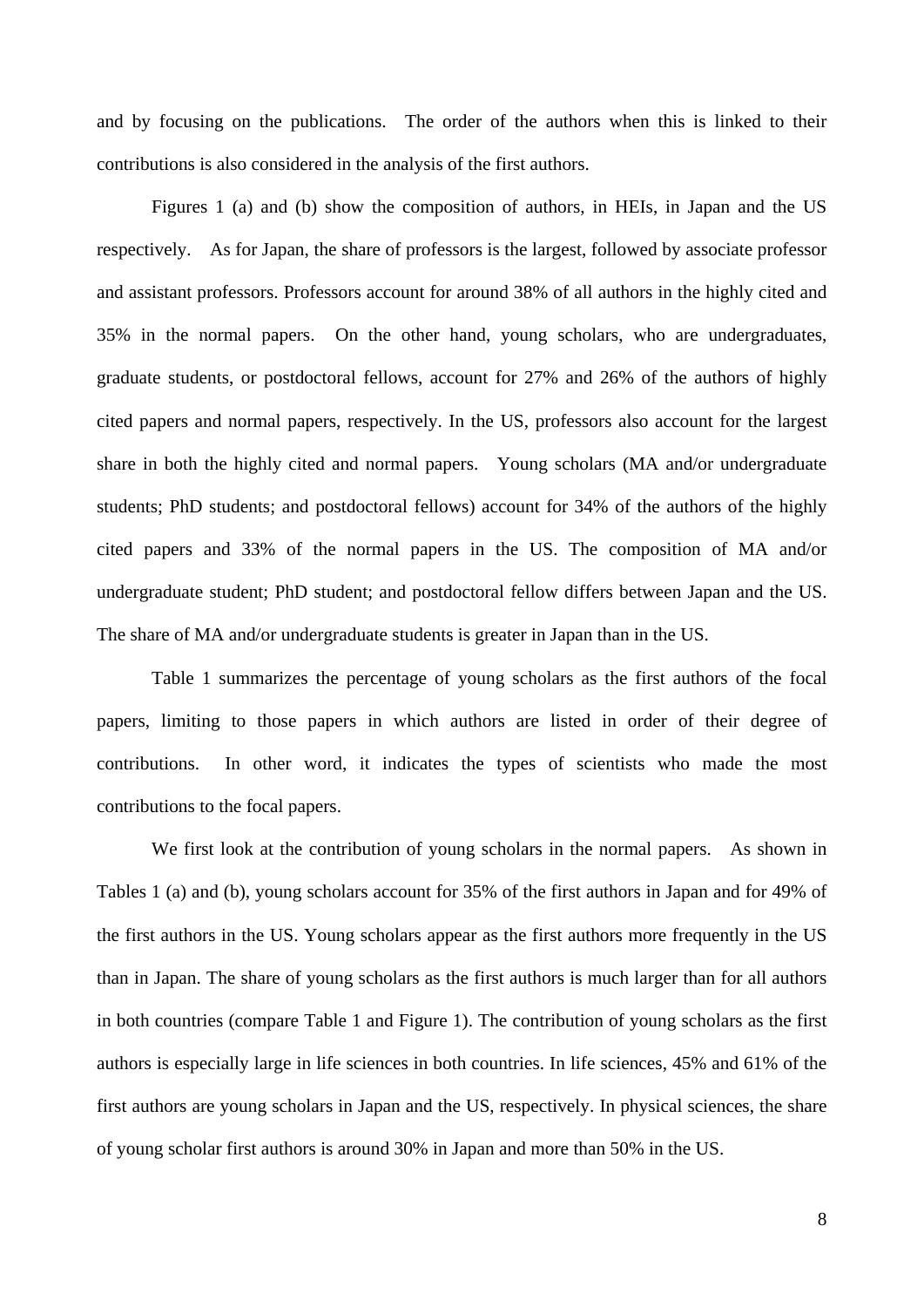The rate of young scholar first authors is even greater for highly cited papers, especially in Japan: increasing from 35% of normal papers to 39% of highly cited papers in natural sciences in Japan and from 49% to 51% in natural sciences in the US. The share of postdoctoral fellows in the highly cited papers is very large in life sciences both in Japan and the US. As we can see from Table 1, the composition of postdoctoral fellows and students as the first authors is different by the type of papers. The participation of students as first author is more common in the normal papers compared to the highly cited papers in both countries.

## **4. Hypotheses and descriptive statistics**

First, we focus on the determinants of the participation of postdoctoral fellows in a research team and of their contributions. Although we do not have data directly measuring the contribution of a postdoctoral fellow, we assess his/her contribution by examining whether a particular factor can account for the probability of a postdoctoral fellow being a member of the research team and becoming the first author of the paper respectively. Given that a postdoctoral fellow is more likely to be engaged in a research project if his/her contribution is high, we expect that the same set of factors will serve as the determinants for both their participation and their contribution.

# **4.1. Sources explaining the participation of postdoctoral fellows in a research team and their contributions to research**

#### *4.1.1. Novelty and competitive threat*

Given that postdoctoral fellows are likely to have the most recent knowledge and technique to conduct a research, it is likely that they can contribute most when the novelty of the research theme is high. Thus, we propose the following hypothesis regarding the relationship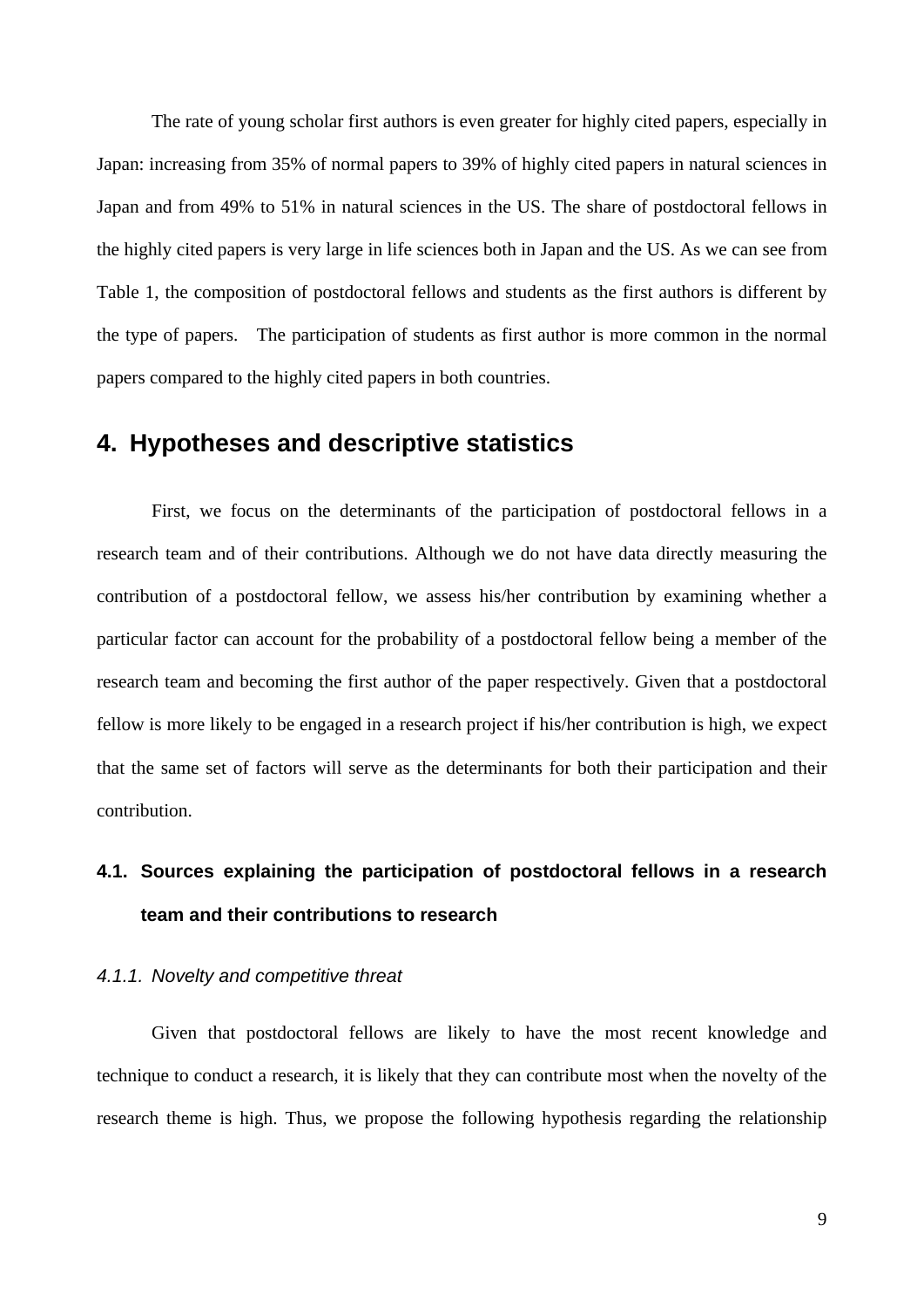between the participation and the contribution of postdoctoral fellows and the novelty of the research theme.

*Hypothesis 1: P*ostdoctoral fellows are more likely to participate in the research team and their contributions in the research team tend to be high, when the novelty of research theme is high.

We use the average citation time-lags between the publication year of the focal paper and the publication years of the references therein as a proxy to measure the novelty of the research theme. The focal papers with long citation time-lags are considered the outputs from the research on established research theme, while short citation time-lags can be considered to indicate a research area in rapid development. Figure 2 shows box-plots of the citation timelags by four types of teams: only senior scholars; student(s) involved; postdoctoral fellow(s) involved; and both student(s) and postdoctoral fellow(s) involved. The median citation time-lag (6.77 years) is the longest in research teams consisting of only senior scholars. This median citation time-lag is comparable to that in research teams consisting of senior scholars and student(s) (6.75 years). The median citation time-lag is shorter by about 1 year in the research teams in which at least one postdoctoral fellow participated (5.74 years for research teams in which only postdoctoral fellow(s) participated, 5.58 years for those where both student(s) and postdoctoral fellow(s) participated). In the regression analyses, citation time-lag is normalized by field average in order to eliminate the field dependency of the lag.

The level of competition is also considered. Scientific research is characterized as a competitive process of gaining reputation by establishing priority (Merton, 1973). Postdoctoral fellows can contribute to accelerating the speed of research since they can devote their time fully to the research. Professors spend a significant amount of time for teaching, university administration, developing project proposals and getting funds, and research management (Decker et al., 2007). Students spend significant time for learning and for their dissertations. Thus, postdoctoral fellows may play an important role when speed matters in obtaining priority in research.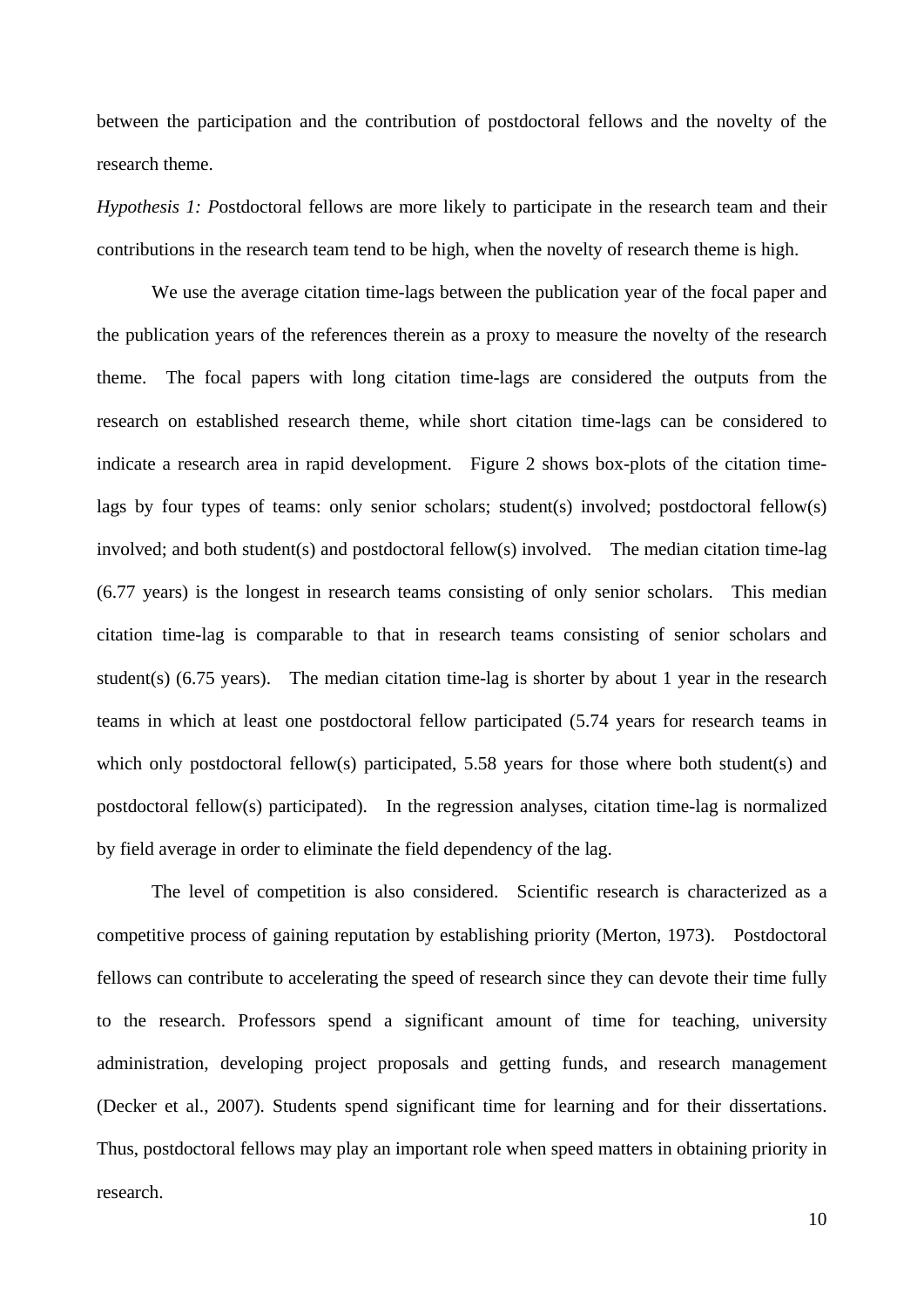*Hypothesis 2:* Postdoctoral fellows are more likely to participate in the research team and their contributions in the research team tend to be high, when the research team faces a significant competitive threat of being scooped.

#### *4.1.2. Engaging foreign talent and expertise*

Young scholars are more mobile internationally (see the evidence provided below), so that hiring a postdoctoral fellow in a research team is an efficient way to engage a foreign talent. The contribution of foreign-born scholars in knowledge creation in science is especially large in the US (Stephan, 2012). We propose the following hypothesis on the relation between internationalization of the research team and the participation and contribution of young scholars. *Hypothesis 3:* Postdoctoral fellows are more likely to participate in the research team and their contributions in to the research team tend to be high, when the research project is international.

Our scientist survey asked the respondents the country of birth of up to 6 authors. The combination of the information of international co-authorship and of country of birth of authors enables us to differentiate the impact of two aspects of internationalization on research activities: engaging foreign institution and engaging directly a foreign born scholar. Table 2 summarizes the results. In Japan, around 85% of the domestic papers involve no foreign-born scientists in the authors. In contrast, more than 90% of the internationally co-authored papers involve foreign-born scientists. These observations indicate that the majority of foreign-born scientists in the Japanese survey were affiliated with an organization outside of Japan. In contrast, about 70% of domestic papers involve at least one foreign-born scientist in the US.

Figure 3 shows the distribution of the country of birth of the authors by their academic positions. Only domestic papers are analyzed in order to exclude the influence of the foreignborn scholars affiliated with foreign institutions outside of Japan or the US. The percentage of the foreign-born scholars varies across the academic position in both countries. The share is the highest in the postdoctoral fellows, followed by PhD students. These results indicate that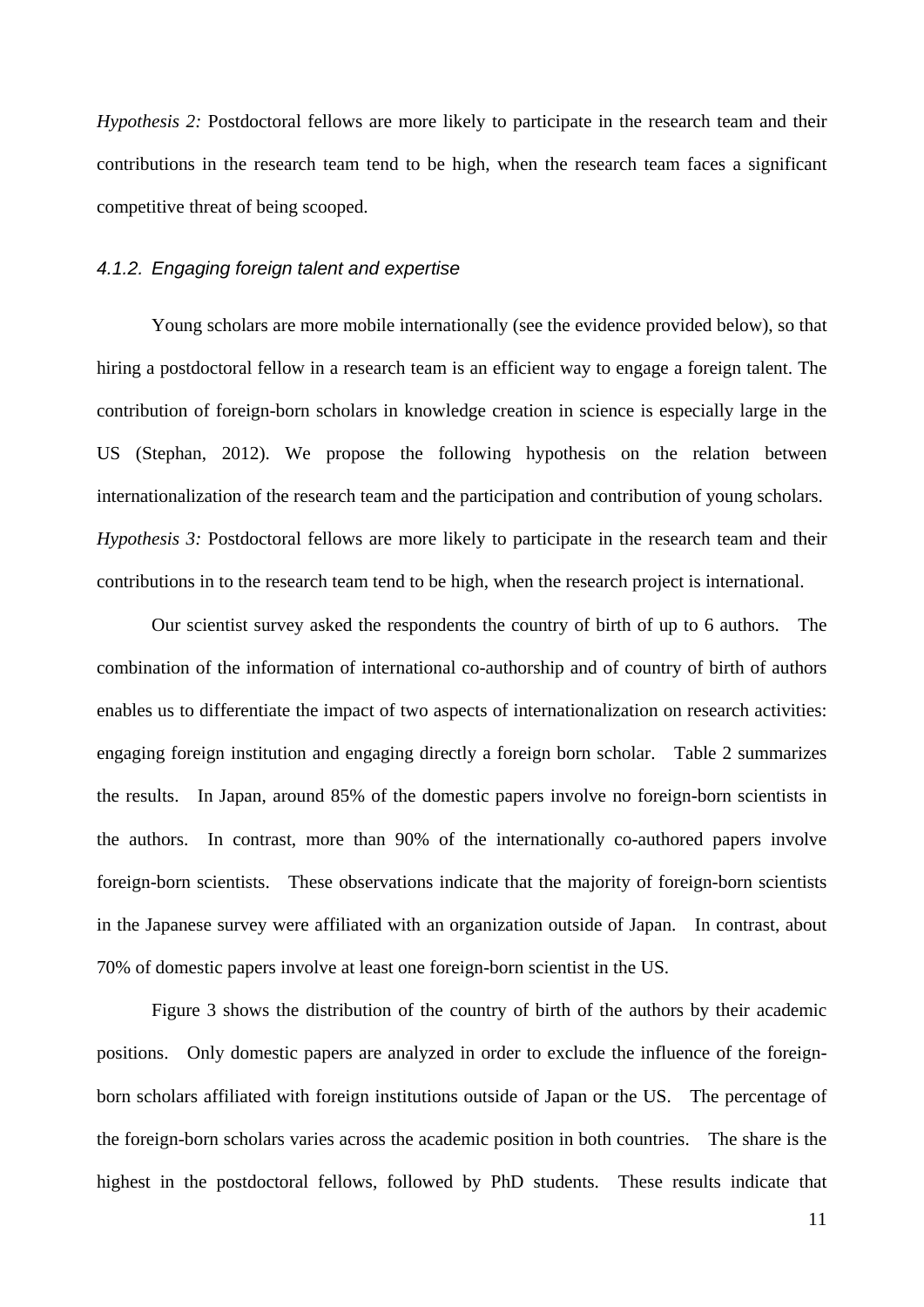postdoctoral fellows and PhD students are significantly more mobile than those with other academic positions both in Japan and the US.

#### *4.1.3. Utilization of cutting-edge facilities/equipment*

Research facilities/equipment plays a very important role for scientific research. Young scholars typically play an important role for operating these machines for research, since the operation often requires investing time in acquiring new skills. Thus, the adoption of advanced research equipment would be an important motivation for hiring young scholars.

*Hypothesis 4:* Postdoctoral fellows are more likely to participate in the research team and their contributions in to the research team tend to be high, when the state-of-the-art facilities/equipment is owned by a research team.

In the Japanese survey, we asked respondents whether they used the state-of-the-art research facilities/equipment such as a supercomputer, a telescope, and a particle accelerator. We also differentiated between those owned by a research team and the external ones.

Table 3 summarizes the level of the use of facilities/equipment in Japanese survey. The percentage of the research teams that utilized the internal or external state-of-the-art facilities/equipment is the smallest in research teams consist of only senior scholars (33% for internal, 15% for external). The likelihood of the utilization of the internal state-of-the-art facilities/equipment increases by around 20% points in research teams with postdoctoral fellow(s). The probabilities of the utilization of the external state-of-the-art facilities/equipment also increase; however, the degree of increase is not so significant compared with that in the internal facilities/equipment, perhaps because there are specialized staffs operating the external facilities/equipment.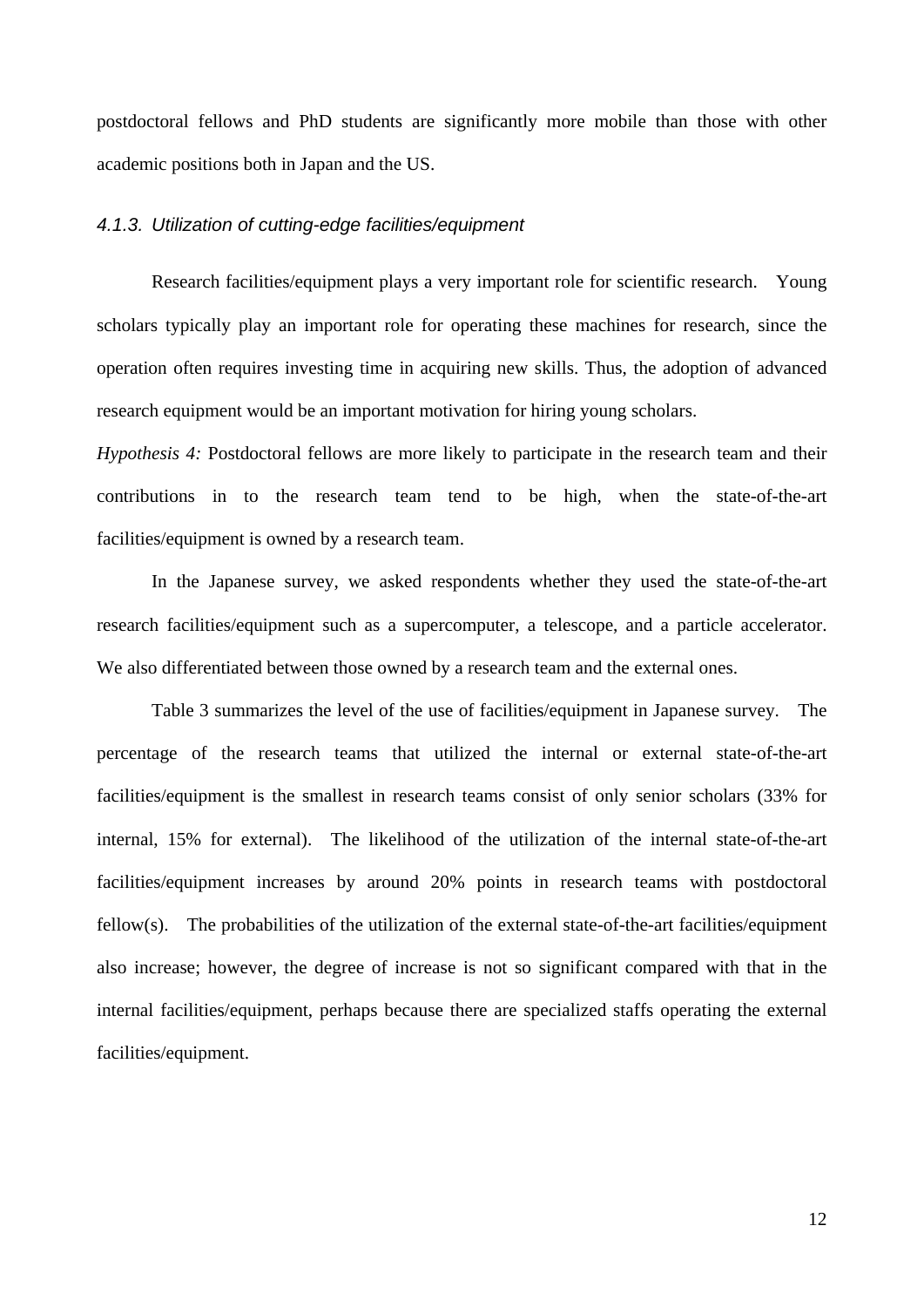# **4.2. The participation of postdoctoral fellows in a research and research performance**

If a postdoctoral fellow contributes to research performance significantly as suggested by a high frequency of them becoming the first author, we expect that the performance of the research project is high, when it involves a postdoctoral fellow. This will be the case even if we control for the endogeneity that high quality research tends to be large so that it tends to hire a postdoctoral fellow.

*Hypothesis 5:* The research project with a postdoctoral fellow performs well, even if we control for the size of the project.

# **5. Estimation of the involvement of young scholars and their impact on research outputs**

This section presents the results of econometric estimations, which test the above hypotheses. First we analyze how the involvement of postdoctoral fellows and that of the students can be (separately) accounted for by the characteristics of the research project and the teams (section 5.1). Second we analyze how the likelihood of the young scholars becoming the first authors can be accounted for by those characteristics (section 5.2). In this context, one strong advantage of our survey is that it enables us to analyze the focal papers in which the first authors were the most important contributor. Finally, we assess the impact of young scholars' participation on research outputs using two output indicators (citations and the duration to the publication, section 5.3). Table 4 summarizes the variables used in the economic models. Table 5 provides the summary statistics of the variables. In the following estimations we eliminate the solo-authored papers from our samples, so that our analysis focuses on team- based research.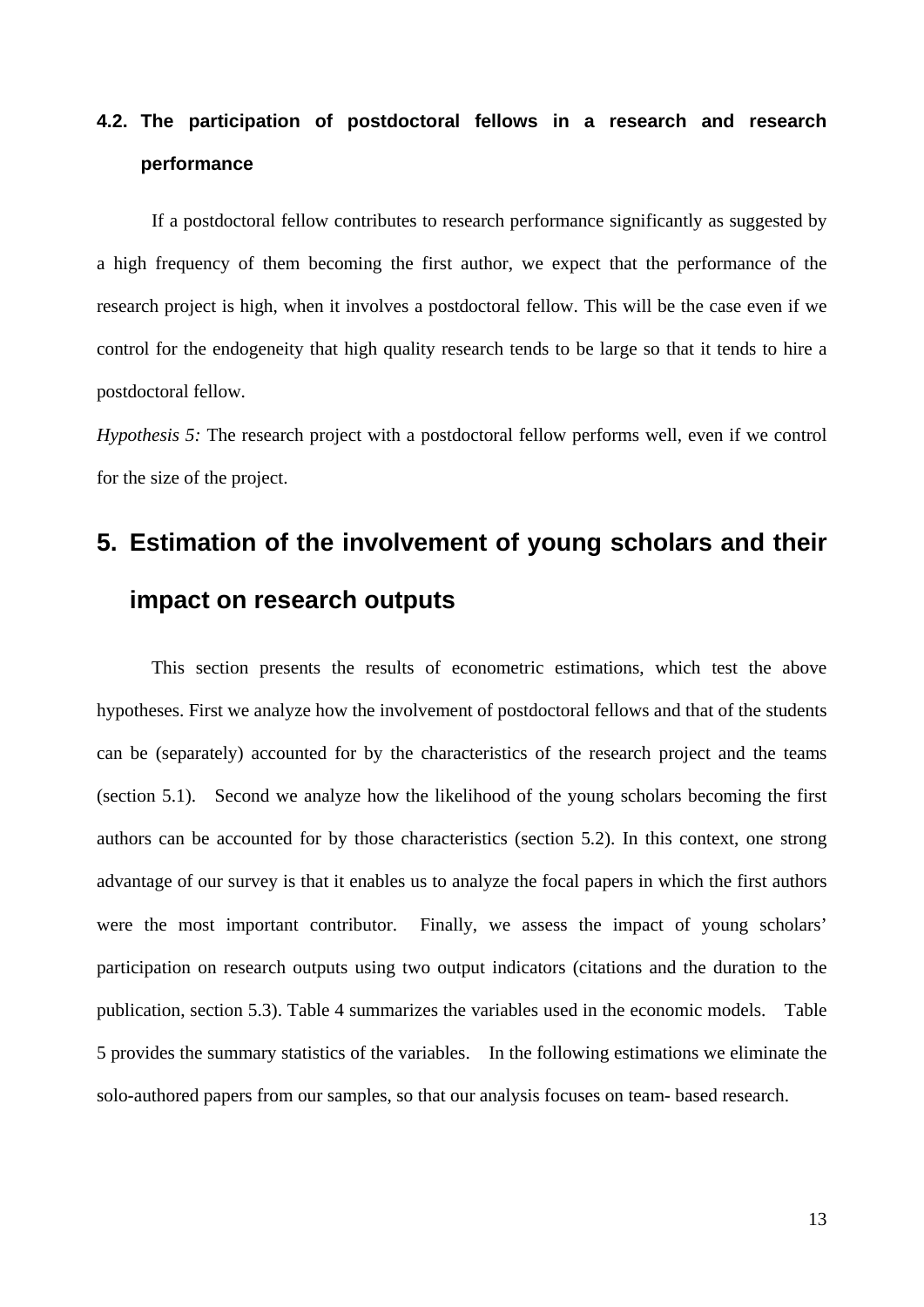#### **5.1. Participation of young scholars in the research team**

The likelihood of the participation of young scholars (postdoctoral fellows and students separately) into a research team is estimated based on a logit regression by incorporating the variables representing the above hypotheses as independent variables. In this estimation, we pool the sample of "normal papers" and "highly cited papers", given that there is no obvious difference between these two types of the papers on the likelihood of the participation of young scholars, given our set of independent variables (in particular, project size).<sup>3</sup> The model for estimation is given by the following:

$$
Indication variable = \beta_1(citation\_lag) + \beta_2(thread) + \beta_3(foreign\_talent)
$$
  
+  $\beta_4(foreign\_inst) + \beta_5(equipment\_owned) + \beta_6(equipment\_ext) + \delta(controls) + \varepsilon$  (1)

Two indicators, or dependent variables, are the following: One is the dummy variable regarding the participation of postdoctoral fellows ("POSTDOC\_PARTICIPATION") and another is the dummy variable regarding the participation of students ("STUDENT PARTICIPATION"). Each variable stands at 1 for participation and at 0 otherwise.

The main explanatory variables are the following. Citation lag ("LG\_CITATION\_LAG") is the log of the average citation time-lags between the publication year of the focal paper and the publication year of the references therein, normalized by science field average (that is, the percent difference from the field average). Threat (two dummies, "Moderately concerned" and "Concerned") are based on a subjective evaluation of the level of concern of the respondents about the possibility of competitors would have priority over research results (Hagstrom, 1974). The variable stands at 2 ("Concerned") if the level of concerned is high, at 1 ("Moderately concerned") if the level of concern is moderate, at 0 if a respondent was not at all concerned about the priority  $loss^4$  Foreign talent ("Domestic paper with foreign-born scholars") is a

 $\overline{a}$ 

 $3$  The results using only normal papers are similar to those presented here. They are available from the authors on request.

<sup>&</sup>lt;sup>4</sup> In the actual estimation, the variable is recoded as two 1/0 dummies.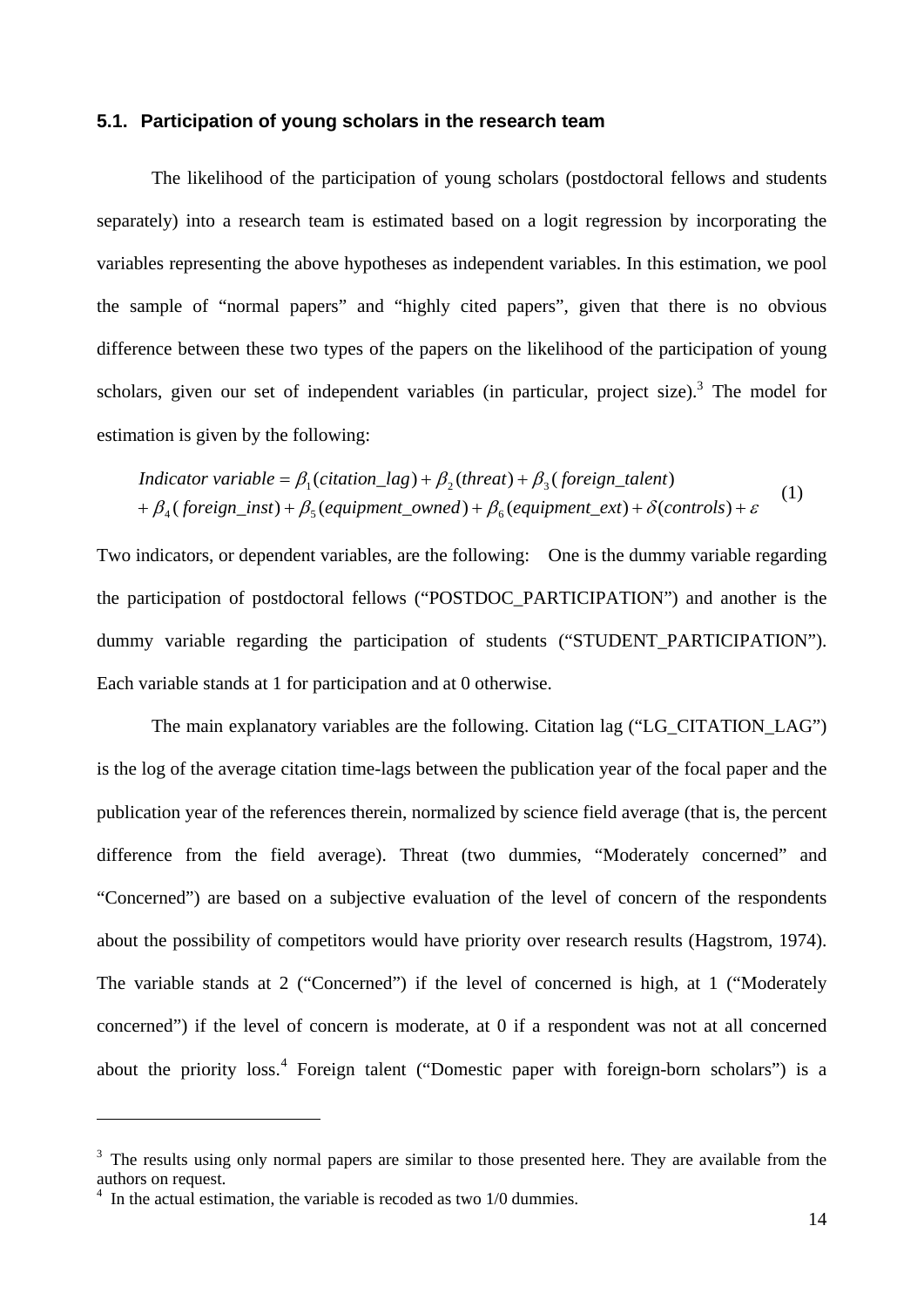dummy representing the case where all authors belong to the domestic institutions but foreignborn scholars exit in the authors. Foreign institution ("International paper") is a dummy representing the case where both domestic and foreign institutions exist in the paper as the affiliations of the authors.

We also introduce the following control variables. The first is the diversity of the field of expertise of the research team. The combination of knowledge across the fields of science is getting crucial in the knowledge creation (Saka, Igami & Kuwahara, 2010). Stephan (2012 and references therein) point out that increasing importance of interdisciplinary research and emerging disciplines encourages PIs (principal investigators) to collaborate with scientists with a different knowledge and skill set. Thus, there is a possibility that young scholars are hired in order to diversity the field of expertise of the research team, so that we control for such possibility by introducing the index of the diversity of expertise ("DIV\_EXPERTISE"). In our survey, we collected information about the field of expertise of authors. It was found that the degree of diversity is different by the type of involvement of young scholars. The percentage of research teams that cover two or more fields of expertise is about 42% in research teams consisting of only senior scholars. The percentage increases by 10 percentage points when postdoctoral fellows are involved in the research team. The percentage is the lowest in research teams consisting of senior scholars and students.

We include the number of authors ("LG\_AUTHORS") as a control variable in the regression analysis. The possibility of the involvement of young scholars would increase with an increasing number of authors on the focal paper. Research expenditure per man-month ("LG\_EXP\_MANMONTH") is also considered. As for the personnel expenditures, the surveyed amount includes only those for employing scientists and technicians specifically for the research projects, which are typically defrayed by extramural funds. For this reason, the survey mainly measures personnel cost on young scholars employed for the project. The likelihood of the involvement of young scholars would increase in the research projects that use more research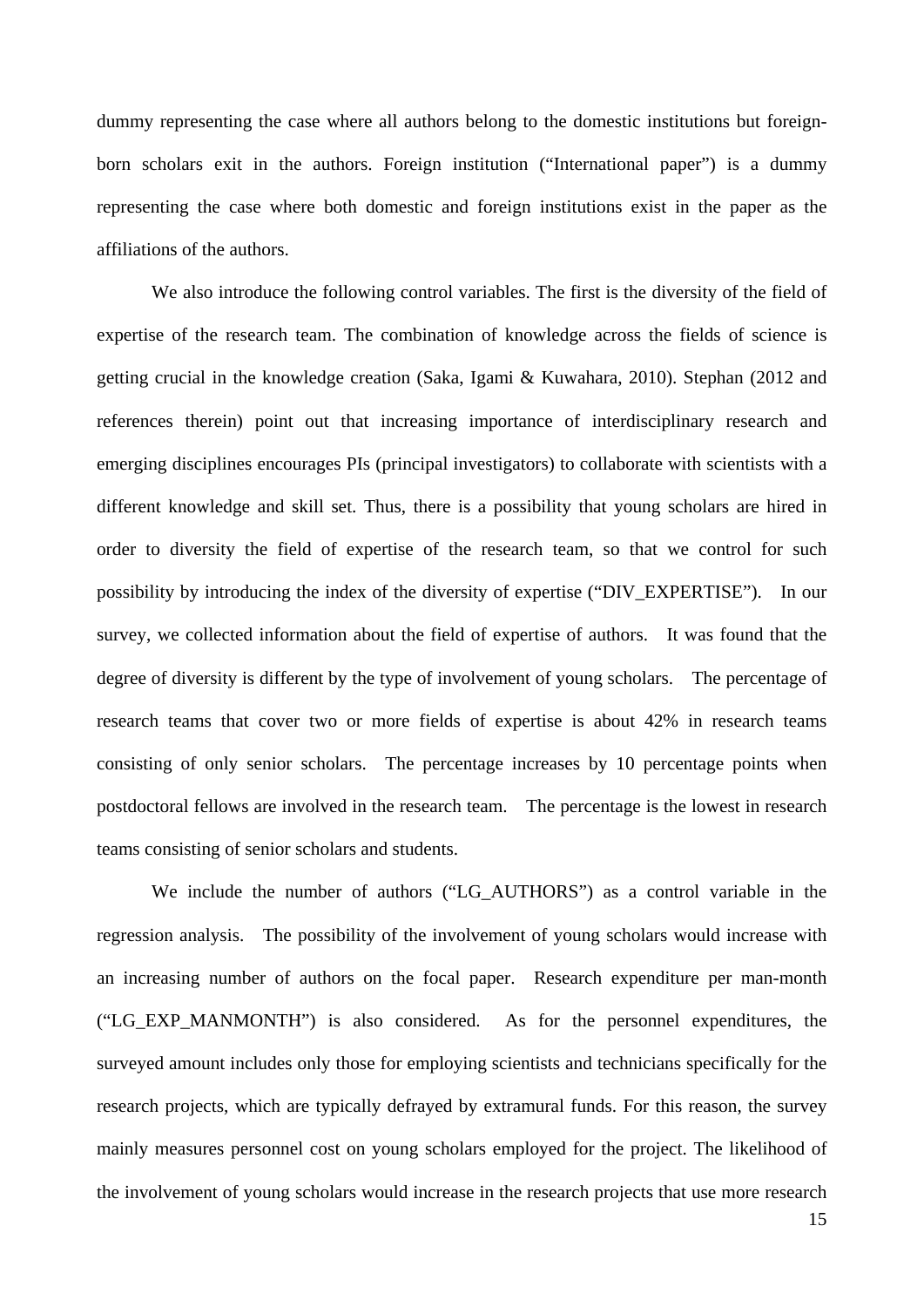expenditure per man-month since more financial resources become available for hiring them for a given time period, and the effect would vary depending on positions of young scholars, since they have different financial needs.

Dummy variables for the fields of science ("FIELD21") are included to measure field dependency of the participation of young scholars. As we have seen in the previous section, the degree of participation of postdoctoral fellows and PhD students strongly depends on the field of science. Finally, a country dummy ("COUNTRY", 1 for the US) is also included.

Tables 6 and 7 show the results of estimation about the involvement of postdoctoral fellows and students, respectively. The coefficients presented are the marginal effects. We show the estimation results for the sample pooling the US and Japan and that of only Japan, for both robustness check and for the fact that only the survey in Japan had information on the utilization of facilities/equipment. In all models, the number of authors in the focal paper ("LG\_AUTHORS") has a positive and statistically significant coefficient. The amount of research expenditure per man-month ("LG\_EXP\_MANMONTH") has a positive impact only on the participation of a postdoctoral fellow, which makes sense since the entire cost of a postdoctoral fellow often comes from the project research budget.

Controlling for these, citation time-lag ("LG\_CIATION\_LAG") has a negative and statistically significant coefficient in the Models 1-1, 1-3 with  $p < 0.01$ , and Model 1-4 with  $p <$ 0.05. Given that citation time-lag is the average differential between the publication year of the focal paper and of the references, the likelihood of the participation of postdoctoral fellows increases in research teams working in rapidly advancing research theme in each research field. The estimated coefficient is smaller but significant in the Japanese sample (Model 1-1 vs. Model 1-4), although it becomes insignificant when type of authorship is introduced (Model 1-7). The result supports the first part (on participation) of hypothesis 1, especially for the US. In contrast, citation time-lag has a *positive* and statistically significant coefficient in the Models 2-1, 2-3, and 2-4 for students. This may indicate that students are more involved in a research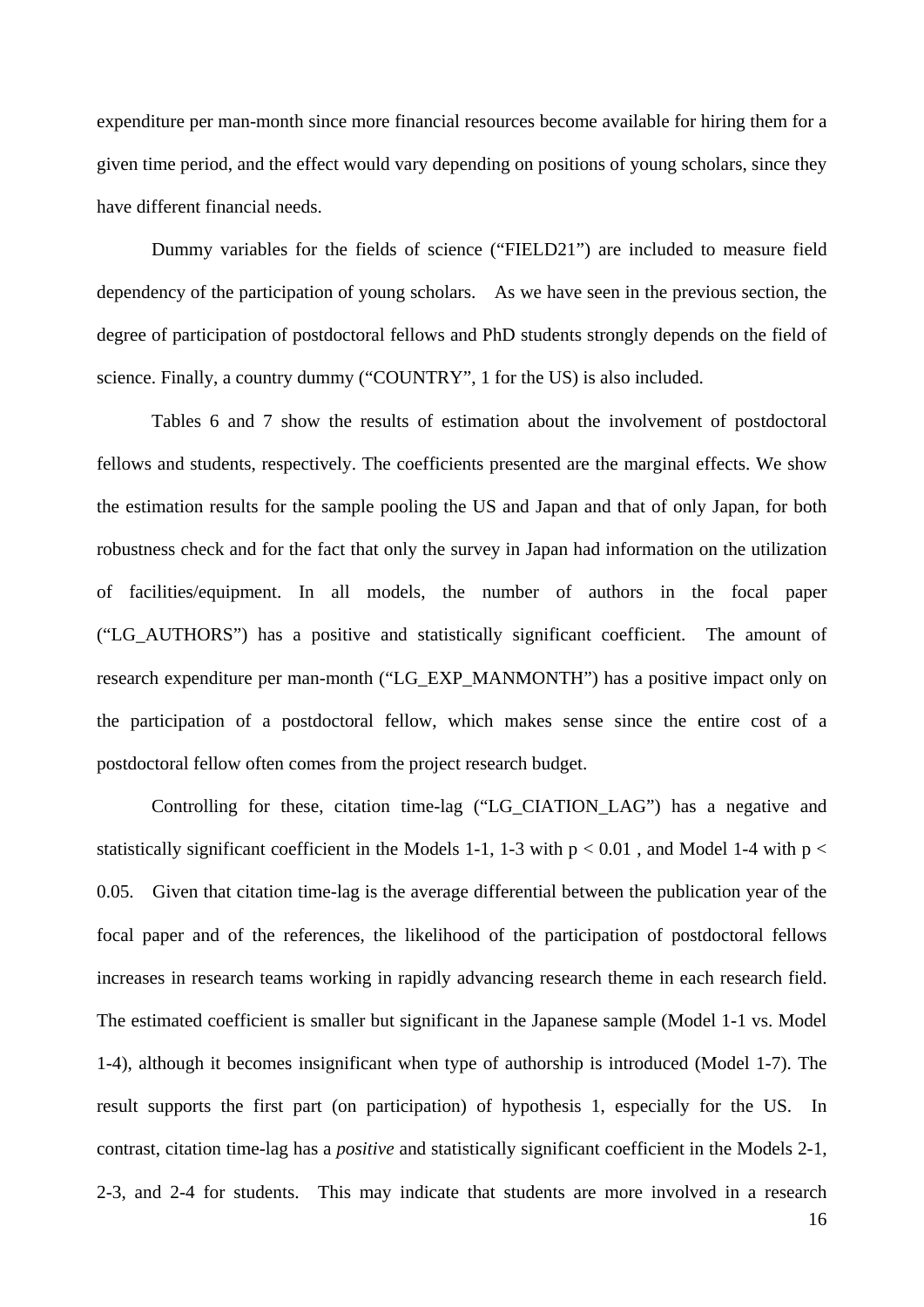project based on more established scientific base, since they are in the process of learning, while postdoctoral students are involved in an emerging science field.

Competitive threat on research priority ("THREAT") also increases significantly the probability of the participation of postdoctoral fellows ( $p < 0.01$  for Models 1-1 and 1-3, and  $p <$ 0.05 for Model 1-4), but has no impact on the participation of students. The likelihood of the participation of postdoctoral fellows becomes higher when the level of concern to the priority loss is high in both the sample pooling the US and Japan and that of the Japanese sample, although the significance is lost in Model 1-8 where all independent variables are introduced. The result is also consistent with the first part (on participation) of hypothesis 2.

As for internationalization of the research team, the involvement of the foreign-born scholars in domestic paper (that is, the paper involving only domestic universities or research institutions) has a positive and statistically significant ( $p < 0.01$ ) coefficient in all models. The results strongly support the first part (on participation) of hypothesis 3 for postdoctoral fellows. When foreign-born scholars participate in domestic research, they are often postdoctoral fellows (but not students) and they tend to have excellent research capability, due in part to the selection process (e.g., costs of going abroad). International co-authorship also increases the possibility of the participation of postdoctoral fellows in all models, while it has negative impact on the participation of students. International institutional collaboration facilitates the foreign postdoctoral fellows to participate in a research project.

The likelihood of the participation of postdoctoral fellows increases significantly if the research team owns the state-of-the-art facilities/equipment (Models 1-6 and 1-8,  $p < 0.01$ ), consistent with hypothesis 4. Exploiting state-of-the-art facilities/equipment is an important reason for the participation of postdoctoral fellows who have specialized skill to operate them.

The number of fields of expertise ("DIV\_EXPERTISE") has no significant correlation with the involvement of postdoctoral fellows or students. Diversity of field of expertise is more likely to be achieved through collaboration among senior scholars having different fields of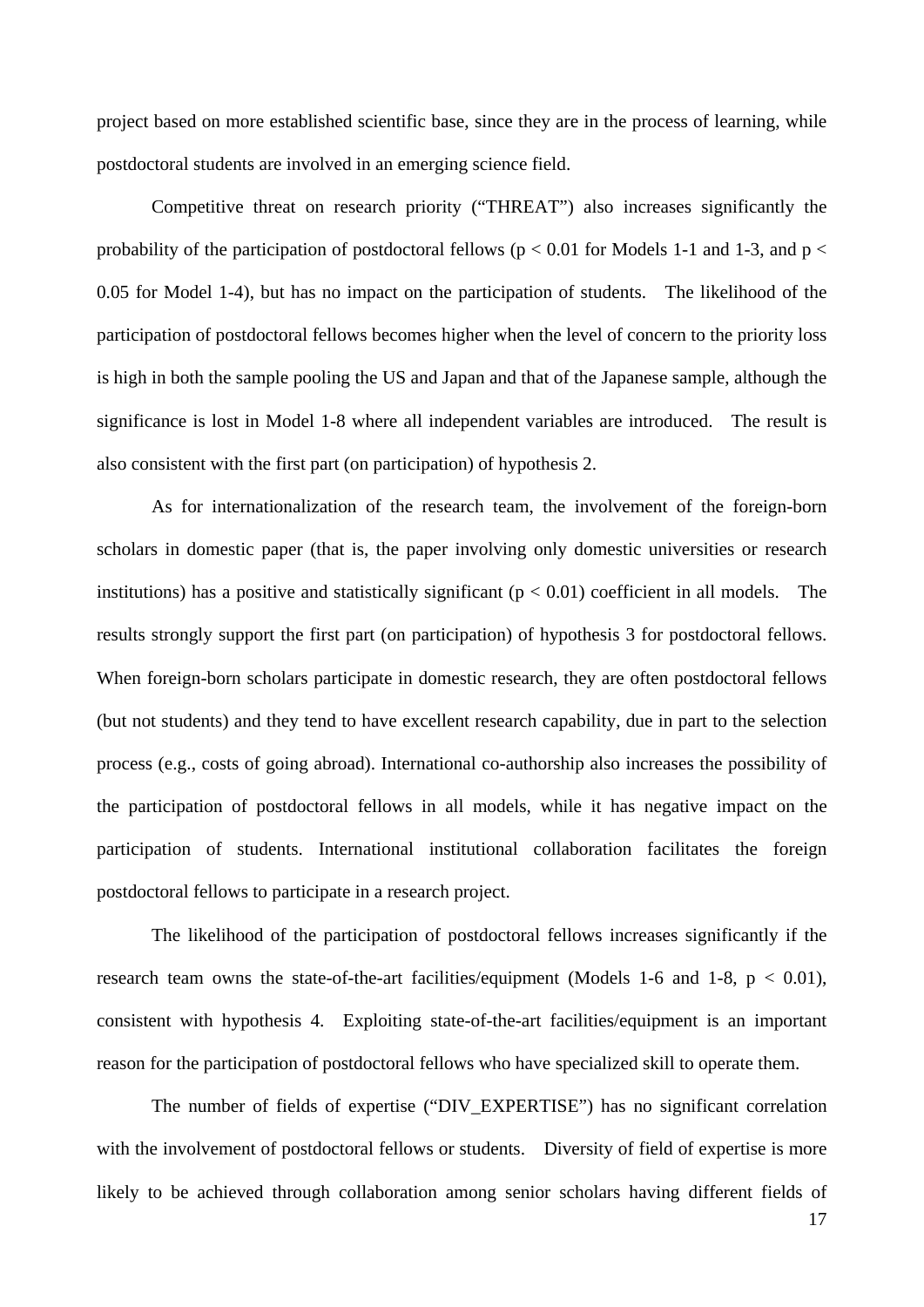expertise rather than through participation of recruiting young scholars. Given that one of the crucial functions of research projects is training of young scholars, it would be quite likely that the field of expertise of young scholars coincides with that of the PIs. From the view point of postdoctoral fellows, it may be too risky for them to join in the research team led by a PI whose field expertise is different from that of the postdoctoral fellows.

#### **5.2. Contribution of foreign young scholars as the first authors**

The analyses in the last section showed that the participation of the postdoctoral fellows is high in the research team with foreign-born scholars, in the research team working on the competitive and rapidly advancing research theme, and in the research project exploiting advanced research equipment. This section analyzes more directly their contributions by analyzing whether the probability of the postdoctoral fellows becoming the first author is high if these characteristics are satisfied, when the order of the authors follows the levels of their contributions. We estimate the following model by OLS (Ordinal Least Squares Method):

$$
POSTDOC_FIRST_PROB = \beta_1(citation\_lag) + \beta_2(thread) + \beta_3(postdoc\_foreign\_%) + \beta_4(equipment\_owned\_eff) + \delta(controls) + \varepsilon
$$
 (2)

We introduce the dependent variable which shows whether the probability of postdoctoral fellows becoming the first authors exceed that when the first authorship is randomly assigned (the latter probability is simply equal to the share of postdoctoral fellows in the entire authors). Variable  $POSTDOC_FIRST_PROB = POSTDOC_FIRST - POSTDOC_PE RCENTAGE$  is the difference between POSDOC\_FIRST, a dummy variable for whether a postdoctoral fellow is the first author or not and POSTDOC\_PERCENTAGE, which is the percentage of postdoctoral fellows among the authors of the focal paper. If the postdoctoral fellow becomes the first author disproportionately, the average of POSTDOC\_FIRST\_PROB will be positive.

To assess the sources of the contributions of postdoctoral fellows, four independent variables are considered. They are log citation lag ("LG\_CITATION\_LAG"), competitive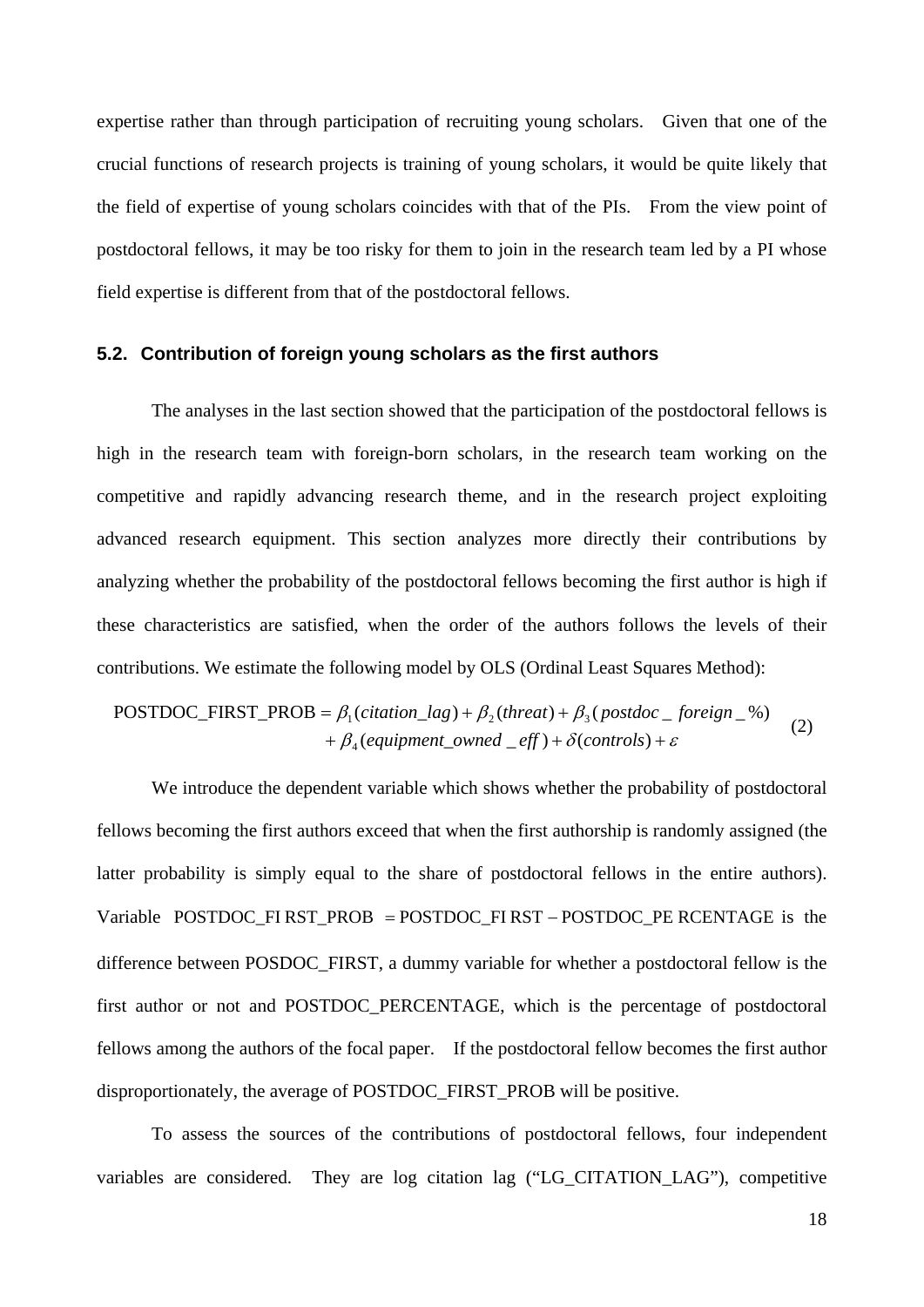threat ("THREAT"), the percentage of foreign-born among the postdoctoral fellows in the authors ("POSTDOC\_FOREIGN\_PERCENTAGE"), and a level of effectiveness of the owned facilities/equipment for the research ("ADV\_EQUIP\_OWNED\_EFFECTIVE"). The POSTDOC\_FOREIGN\_PERCENTAGE is supposed to measure the importance of foreign young talent in increasing research productivity, and the ADV\_EQUIP\_OWNED\_EFFECTIVE represents the effectiveness of the state-of-the-art facilities/equipment for the research. This latter variable stands at 2 if the facilities/equipment was used and very effective, at 1 if the facilities/equipment was used, but not effective, and at 0 if the facilities/equipment was not used.

OLS regression is used to estimate the above equation, using the pooled sample of "normal" and "highly cited papers".<sup>5</sup> In the estimations, we limited our samples to the focal papers in which the authors were ordered accordingly with their contributions. Furthermore, we had to limit our samples only to those with  $2 - 6$  authors and with one or more postdoctoral fellows, since we have information on the authors' characteristics only up to 6 authors. Due to a small number of the resulting samples ( $N = 394$  for the US and Japan and  $N = 153$  for Japan), we controlled for the effects of the field of science by FIELD3 instead of FIELD21. Note that we do not need to control for the project size and the number of the postdoctoral fellows, since we estimate whether the probability of the postdoctoral fellows becoming the first authors exceeds the probability due to a random assignment of the first author which is equal to the share of the postdoctoral fellows in the authors.

Results are shown in Table 8. The LG\_CITATION\_LAG has no significant correlation with the contribution of postdoctoral fellows. As shown in the last section, the probability of the participation of postdoctoral fellows is higher in a research team working on the rapidly advancing theme, but the novelty of research theme per se does not make a postdoctoral fellow the first author of the paper. On the other hand, the probability of a postdoctoral fellow becoming

 $\overline{a}$ 

<sup>&</sup>lt;sup>5</sup> The results using only normal papers are similar to those presented here. They are available from the authors on request.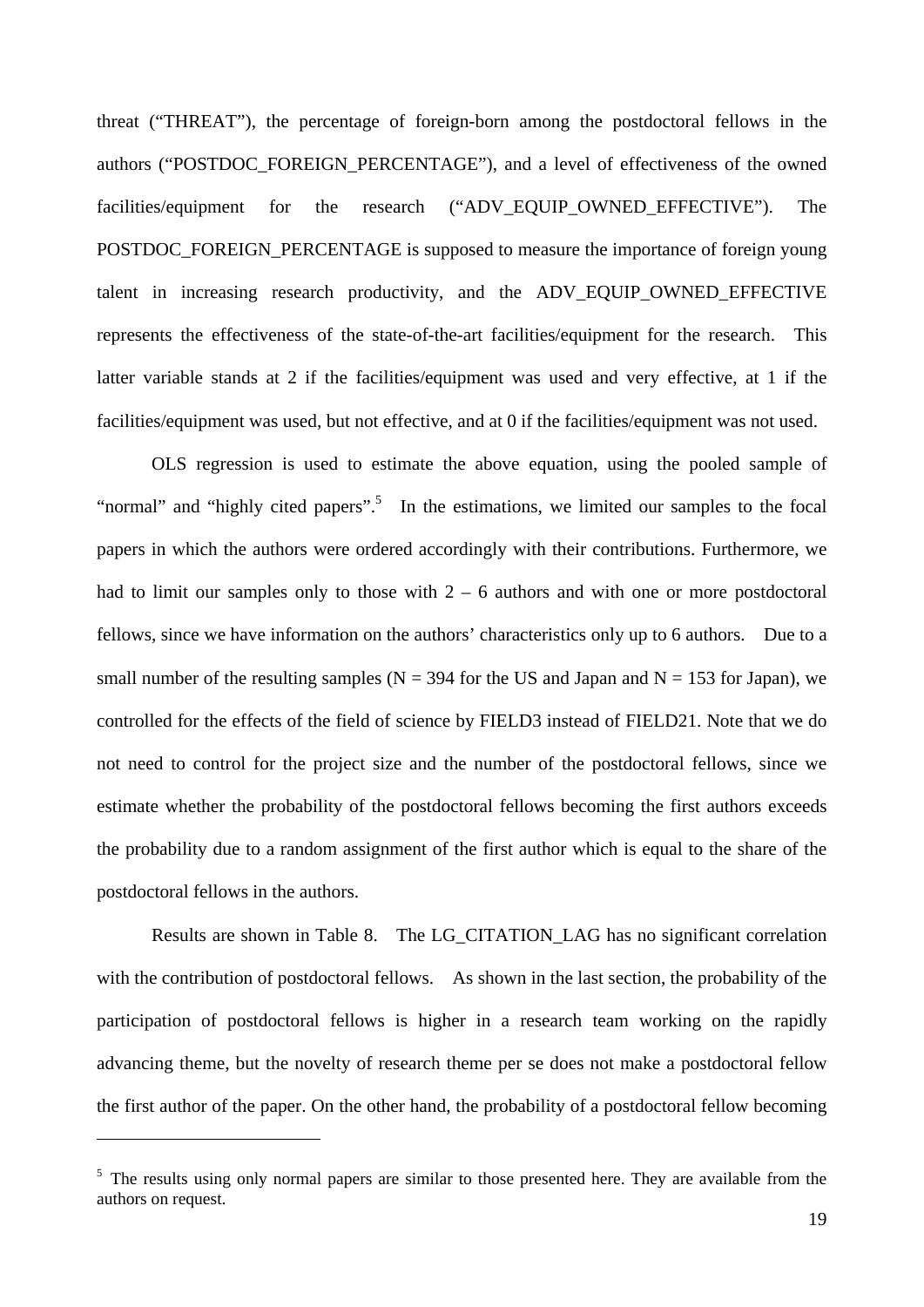the first author is significantly high when competitive threat is high (significant in Models 3-1 and 3-4 with  $p < 0.01$  and Model 3-7 with  $p < 0.1$ ). It becomes insignificant only if all the other independent variables are introduced. The result supports the second part of hypothesis 2, but not the second part of hypothesis 1

The percentage of foreign-born among the postdoctoral fellows ("POSTDOC\_FOREIGN\_PERCENTAGE") has positive and statistically significant coefficients in Models 3-2 and 3-5 with  $p < 0.01$  and in Model 3-3  $p < 0.1$ . The likelihood of a postdoctoral fellow becoming the first author increases if he/she is foreign-born. The foreign-born postdoctoral fellows are not just mobile workforces; they are an important contributor of knowledge creation in science. The result supports the second part of hypothesis 3

The possibility of the postdoctoral fellows become the first author is higher than average if the facilities/equipment is effective in research (Model 3-6 with  $p < 0.01$ ). This result supports the second part of hypothesis 4. One of the direct contributions of the postdoctoral fellows on the research may be their skill in operating the state-of-the-art facilities/equipment effectively to conduct the research.

#### **5.3. Impact of young scholars on research performance**

Finally we will assess the impact of young scholars' participation on research outputs. We use ordered citation counts of the focal papers as proxies to measure the quality of the focal paper and the time to the publication from a research project as a performance of the research project. We use only the "normal papers" as our sample for these estimations, since "highly cited papers" are selected by citation performance. The model for estimations is as follows:

$$
Research\_performance = \beta_1 (postdoctoral_{\alpha}) + \beta_2 (student_{\alpha}) + \beta_3 (foreign_{\alpha}) + \epsilon
$$
  
+  $\beta_4 (foreign_{\alpha}) + \delta (controls) + \epsilon$  (3)

As for the ordered citation counts ("ORDERED\_CITATION\_COUNTS"), we first classified the focal papers by whether they are within the top 10%, 20%, 30%, and 40% in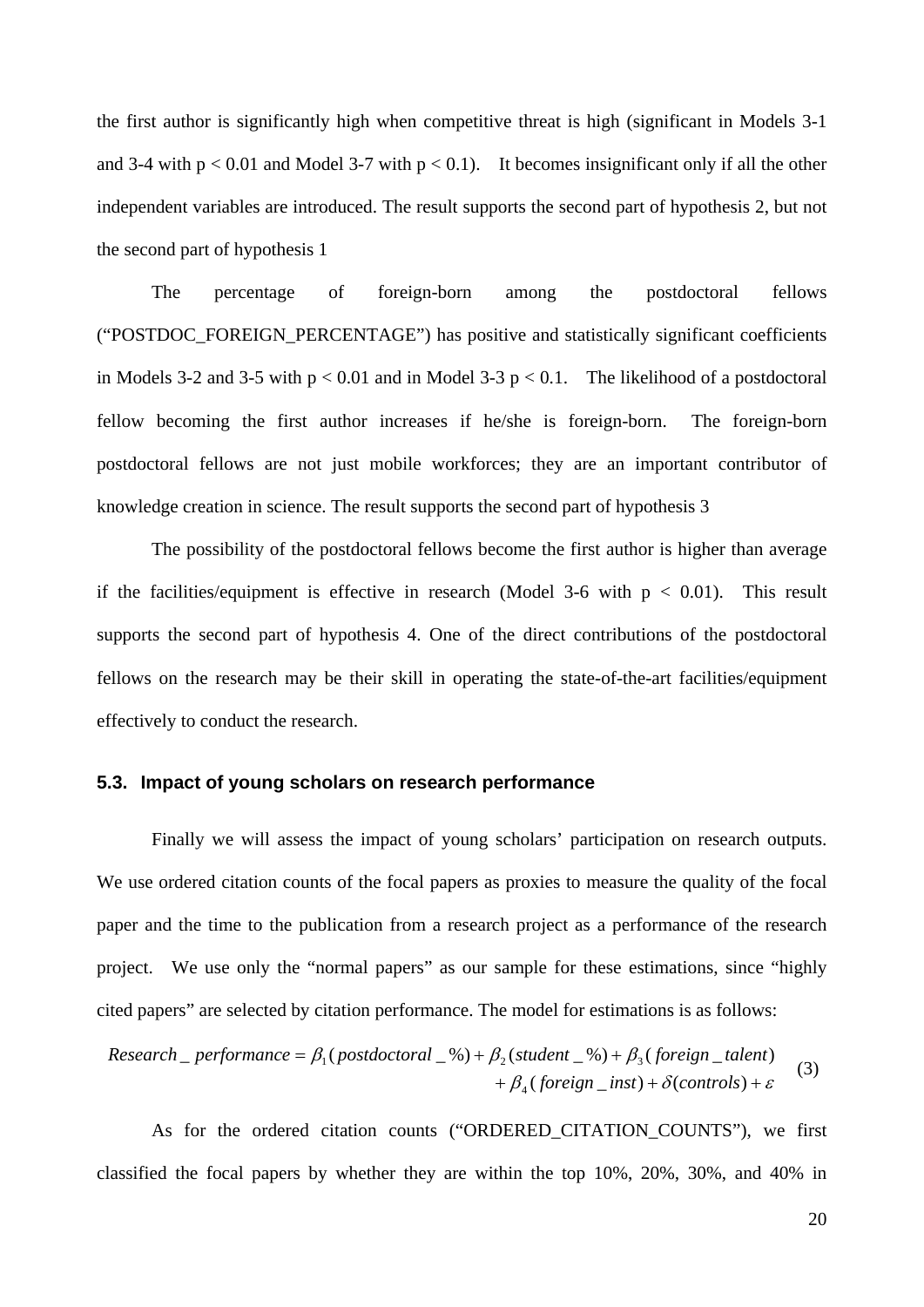forward citations as of the end of 2011. Base on the classification, 5, 4, 3, 2, 1 point were given to the top 10%, 20%, 30%, 40%, and other papers, respectively. The ordered citation counts were determined by each ESI's field and each database year in order to eliminate the difference in citation behavior by the field of science and the effects of the truncation.

The second performance measure is the duration of the research project to the publication of the focal paper ("LG\_DURATION\_PUBLICATION"). As we have seen in the previous section, the postdoctoral fellows are more likely to be involved in the research project focusing on the research theme in rapid advancement and facing competitive threat. Our survey identified how many years it took from the launch of the research project to the publication of the focal paper, by asking the scientists the year they actually started their research projects.

Ordered logit regression is used to estimate the impact of the involvement of young scholars on the ordered citation counts. Ordinary least square regression is used to estimate the duration from the launch of the project to the publication of the focal paper. In order to estimate the contribution of young scholars, the percentage of postdoctoral fellows among the authors ("POSTDOC\_PERCENTAGE") and the percentage of students among the authors ("STUDENT\_PERCENTAGE") are adopted as independent variables. We limited our samples only to the normal papers in the analysis. We introduce the same variables as controls as for the model explaining the participation of young scholars, in addition to the type of authorship. In particular, project size (the number of authors and the level of funding) controls for the quality of the research and the endogeneity of the share of the postdoctoral fellows.

Table 9 summarizes the results of the regression analysis. Even after the project size and the field of science are controlled for, the percentage of postdoctoral fellows among the authors of the focal papers ("POSTDOC\_PERCENTAGE") has positive and statistically significant coefficients in the ordered citation counts ( $p < 0.1$ ). The estimation also shows that the time to the publication declines with increasing the percentage of postdoctoral fellows in the team. These results support hypothesis 5.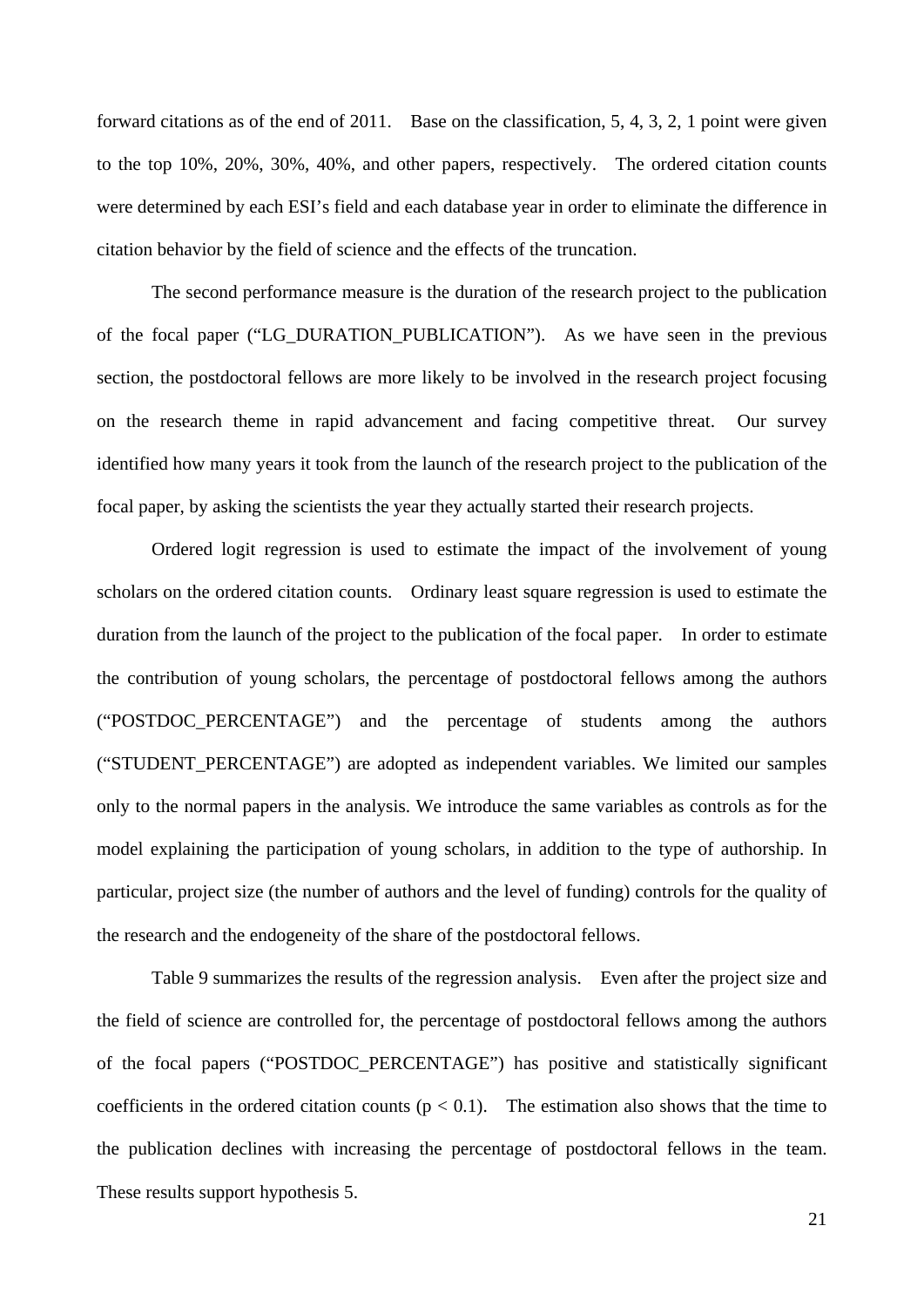The number of authors also has a positive impact on the ordered citation counts, as expected. International collaboration as well as the involvement of foreign-born scholars in domestic papers also have positive impacts on ordered citation counts. Positive impact of international co-authorship (Glänzel, 2001; Saka & Kuwahara, 2011) and the number of authors on citations (Glänzel el al., 2006; Leimu & Koricheva, 2005) is consistent with the results of previous literatures.

### **6. Conclusions and discussions**

This paper aimed to analyze how young scholars contribute to team-based scientific research, based on a new original large scale survey of scientists in the US and Japan. Our study has confirmed that young scholars are important contributors for research efforts both in Japan and the US. The percentage of young scholars among the first authors is remarkably high in those papers in which the authors are ordered by their contribution. The contribution of young scholars varies across the fields of science. The likelihood of the young authors becoming the first author is high in life sciences. In the US, postdoctoral fellows are the first author on half of highly cited papers in life sciences. The postdoctoral fellows are more often the first authors of the top 1% highly cited papers than normal papers.

We have found that the likelihood of the involvement of postdoctoral fellows is high in research teams working on the rapidly advancing research theme, facing competitive threat in priority, those with foreign-born scholars, and in research projects exploiting advanced research equipment. Focusing on the papers where the order of the authors follows contribution, the probability of postdoctoral fellows becoming the first authors is more likely to exceeds that due to a random assignment in research teams facing competitive threat, with foreign-born postdoctoral scholars and when exploiting advanced research equipment. Thus, our analysis identified four significant sources of the contributions of postdoctoral fellows to the research and three of them are also significant for making them the first authors of the papers where the order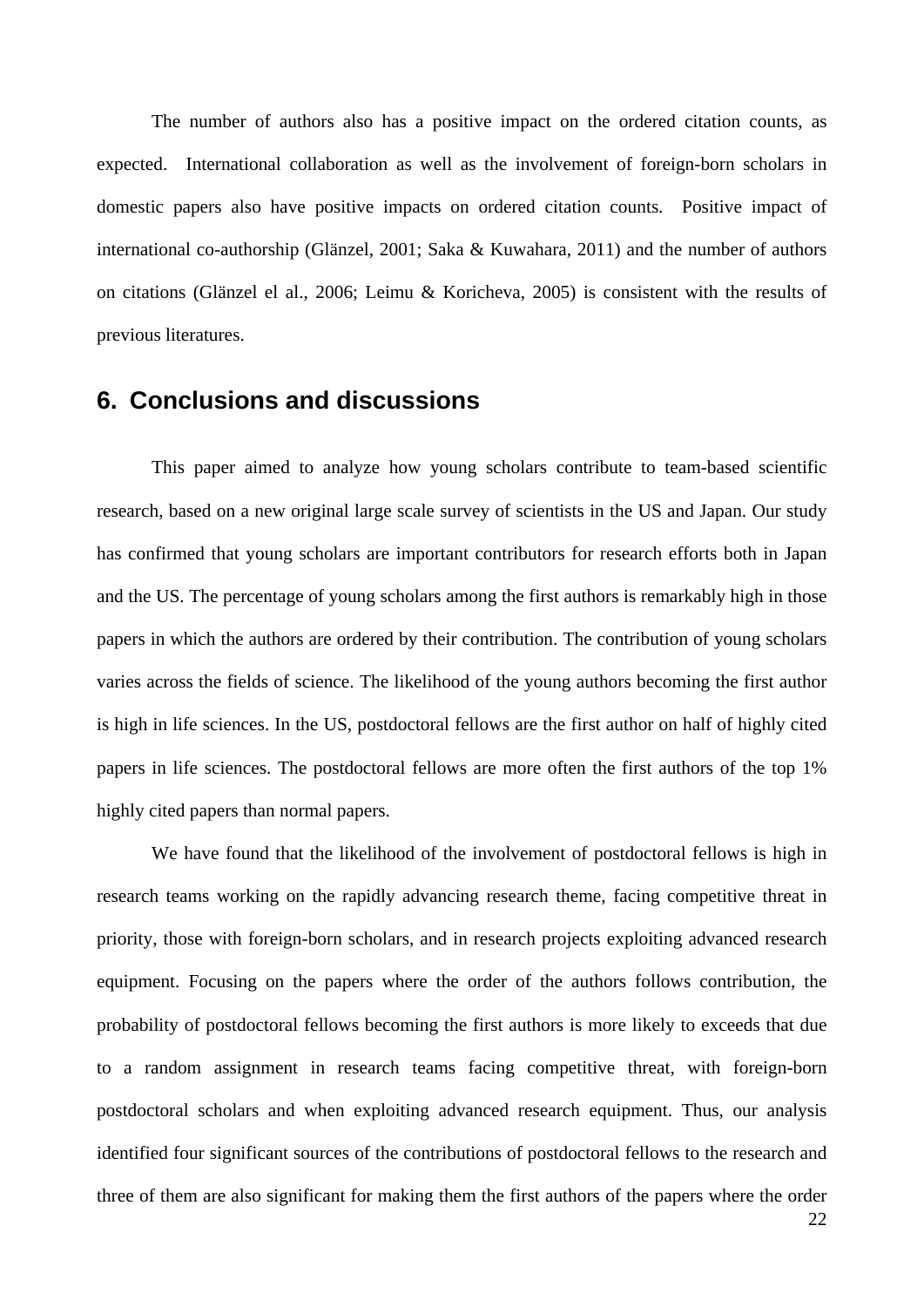matters. Finally, we have found that the involvement of postdoctoral fellows is positively associated with research performance in terms of citation counts, as well as for shortening the time to the publication even if the size of project and internationalization of research team is controlled for. The finding that postdoctoral fellows accelerate the speed of research is consistent with the fact that they are more likely to be the first authors when the team faces competitive threat. These findings underpin importance of young scholars in the research team and illuminate how they contribute.

On the other hand, the number of fields of expertise has no significant correlation with the involvement of postdoctoral fellows and students. Diversity of field of expertise is more likely to be achieved through collaboration among senior scholars having different fields of expertise rather than through recruiting young scholars. The mechanism for collaboration across fields is another issue which we would like to address in a future study.

The recent comprehensive analysis on the mobility of scientist shows that postdoctoral fellows are the most mobile and the percentage of foreign postdoctoral fellows are high (more than 40%) in major developed countries (Franzoni, Scellato & Stephan, 2012; Van Noorden, 2012), consistent with our findings. Our analysis showed that foreign born postdoctoral fellows do not simply provide labor force for operating research equipment, even though this is also an essential part of the research. They are also important contributors of knowledge creation in science. Given increasing mobility of the postdoctoral fellows, how to attract young scholars will become a very important policy issue for enhancing the national capability in knowledge creation in science.

#### **Acknowledgements**

This research has been being conducted in collaboration between Institute of Innovation Research (IIR) of Hitotsubashi University and National Institute of Science and Technology Policy (NISTEP) as a part of "Industryuniversity-government joint research on the innovation process" with support of Special Funds for Education and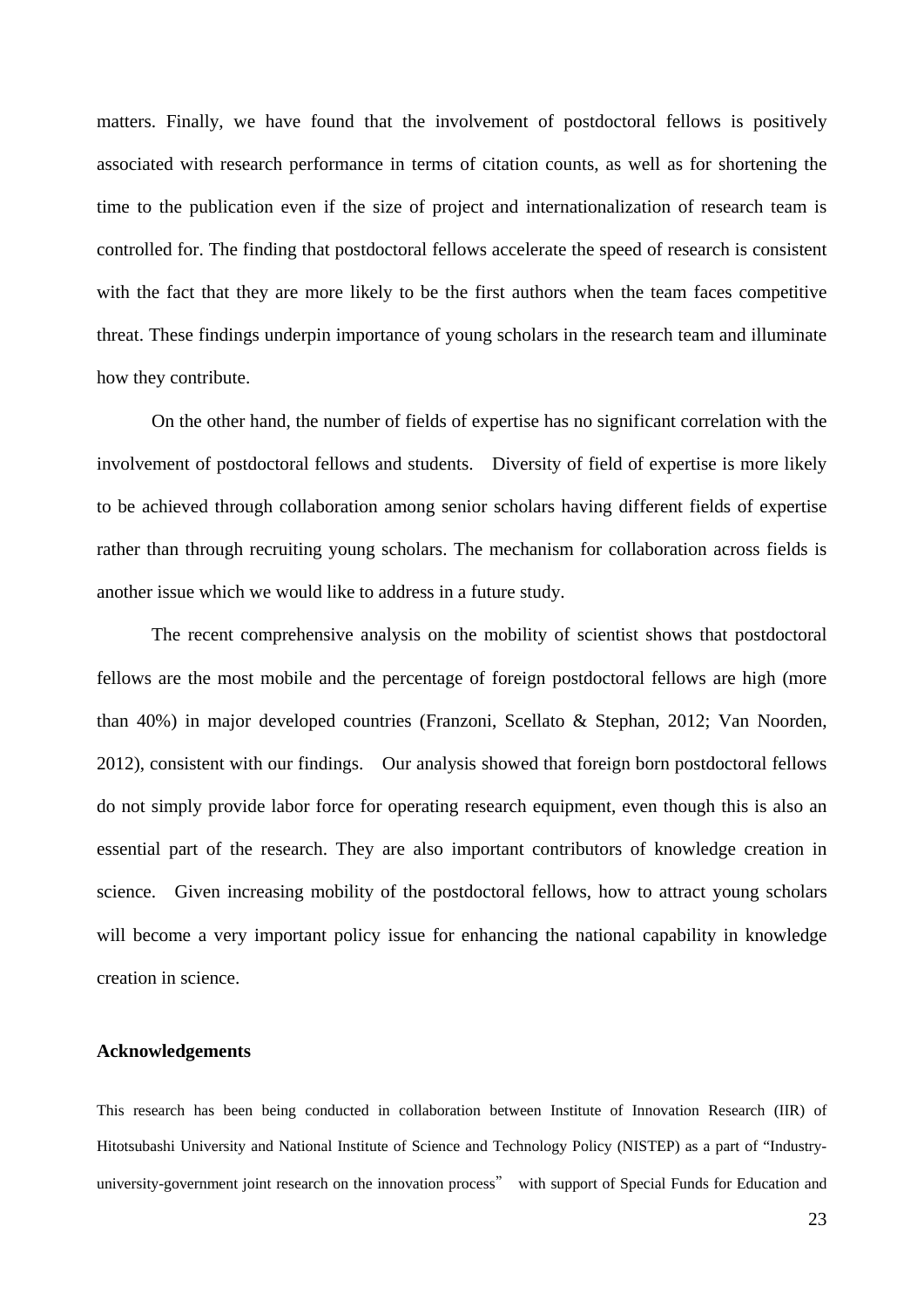Research of The Ministry of Education, Culture, Sports, Science and Technology. This work has also been supported by JSPS KAKENHI 21243020. Georgia Institute of Technology implemented the survey in the US in collaboration with IIR and NISTEP. Paula Stephan significantly contributed to the design of our survey. We have benefitted significantly from the participants in conference on "The Organisation, Economics and Policy of Scientific Research" in February 2011 (Torino); EUSPRI Conference on "Path - breaking innovation. Understanding, managing and providing support for continuous radical change in science and innovation" in June 2012 (Milano); and 17th International Conference on Science and Technology Indicators in September 2012 (Montreal).

#### **References**

Adams, J.D., Black, G.C., Clemmons, J.R. & Stephan, P.E. (2005). Scientific teams and institutional collaborations: Evidence from U.S. universities, 1981–1999, *Research Policy*, 34, 259-285.

Black, G. & Stephan, P.E. (2010). The Economics of University Science and the Role of Foreign Graduate Students and Postdoctoral Scholars. In Charles T. Clotfelter (Eds.), *American Universities in a Global Market* (pp. 129-161). Chicago: University of Chicago Press

Decker, R.S., Wimsatt, L., Trice, A.G. & Konstan, J.A. (2007), A PROFILE OF FEDERAL-GRANT ADMINISTRATIVE BURDEN AMONG FEDERAL DEMONSTRATION PARTNERSHIP FACULTY, *A Report of the Faculty Standing Committee of the Federal Demonstration Partnership* 

Empirica GmbH (2005), Post-Docs in the Life Science, *Paper prepared for the NetReAct project*. Dowloadable at: www.netreact-eu.org/documents/NetreactDeliverable1.3.pdf

Franzoni, C., Scellato, G. & Stephan, P. (2012), FOREIGN BORN SCIENTISTS: MOBILITY PATTERNS FOR SIXTEEN COUNTRIES, *NBER WORKING PAPER SERIES*, Working Paper 18067

Franzoni, C., Scellato, G. & Stephan, P. (2012), Patterns of international mobility of researchers: evidence from the GlobSci survey, *Paper prepared for the International Schumpeter Society Conference.* Dowloadable at: http://www.aomevents.com/media/files/ISS%202012/ISS%20SESSION%207/Scellato.pdf

Glänzel, W. (2001). National characteristics in international scientific co-authorship relations, *Scientometrics*, 51, 69 –115.

Glänzel, W., Debackere, K., Thijs, B. & Schubert, A. (2006). A concise review on the role of author self-citations in information science, bibliometrics and science policy, *Scientometrics*, 67, 263–277.

Hagstrom, W.O. (1974), Competition in science. *American Sociological Review*, 39, 1-18.

Jones, B. F. (2009), The burden of knowledge and the death of the Renaissance man. *Review of Economic Studies*, **76**, 283–317.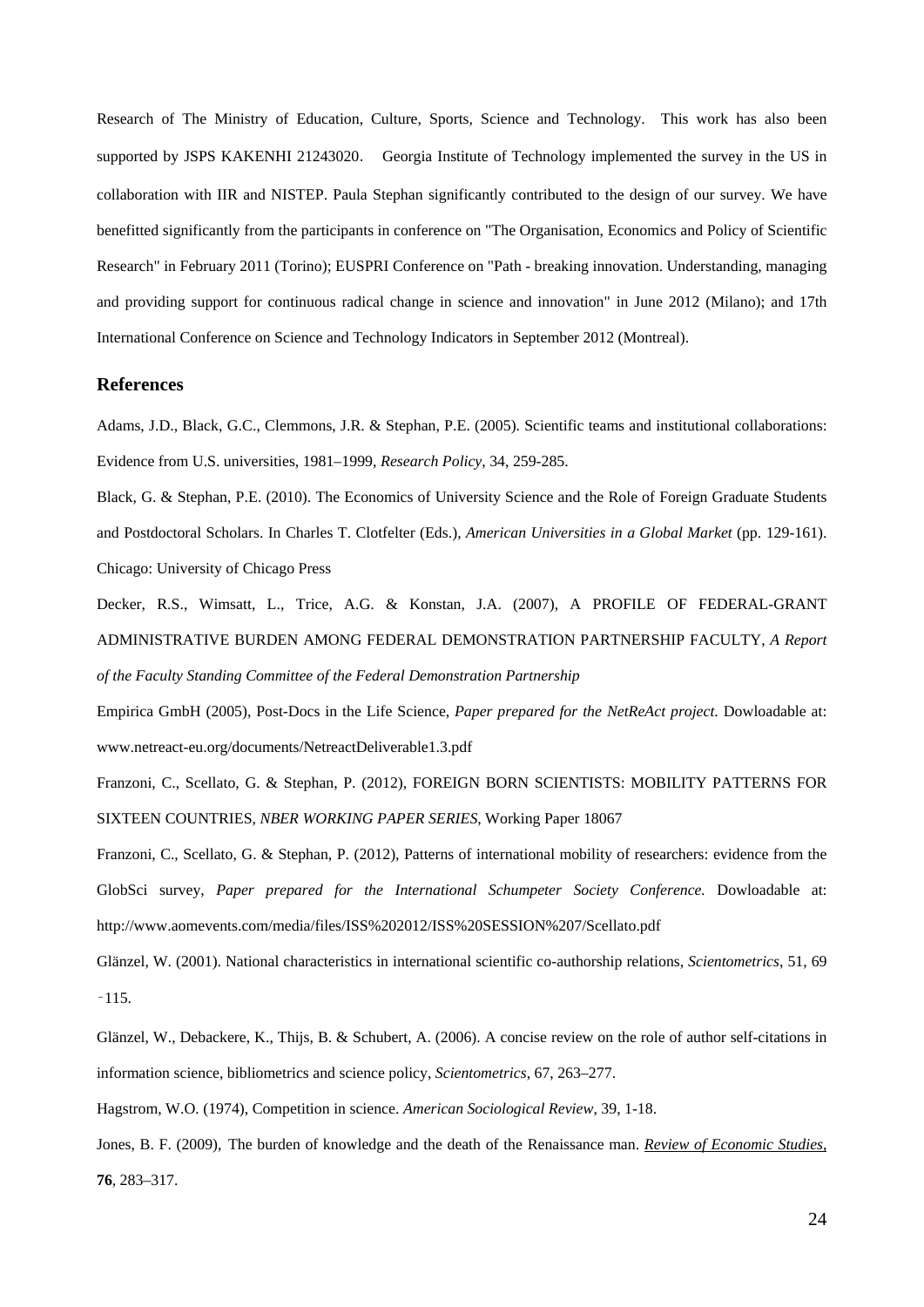Merton, R.K. (1973), *The Sociology of Science: Theoretical and Empirical Investigations*. University of Chicago Press, Chicago, II

Nagaoka, S., Igami, M., Eto, M. & Ijichi, T. (2010). Knowledge Creation Process in Science: Basic findings from a large-scale survey of researchers in Japan. *IIR Working Paper,* WP#10-08

Nagaoka, S., Igami, M., Walsh, J.P. & Ijichi, T. (2011). Knowledge Creation Process in Science: Key Comparative Findings from the Hitotsubashi-NISTEP-Georgia Tech Scientists' Survey in Japan and the US. *IIR Working Paper,* WP#11-09

National Institute of Science and Technology Policy (2011). Japanese Science and Technology Indicators 2011

Lariviere, V. (2010). On the shoulders of students? A bibliometric study of PhD students' contribution to the advancement of knowledge, *Abstracts of 11th International Conference on Science and Technology Indicators* (pp. 155-157).

Leimu, R. & Koricheva, J. (2005). What determines the citation frequency of ecological papers?, *Trends in Ecology & Evolution*, 20, 28–32.

Saka A., Igami M. & Kuwahara T. (2010). Science Map 2008. National Institute of Science and Technology Policy, NISTEP REPORT No.139.

Saka, A., Kuwahara, T. (2011). Benchmarking Scientific Research 2011, National Institute of Science and Technology Policy, Research Material No. 204.

Stephan, P.E. (2012) *How Economics Shapes Science*. Harvard University Press

Stephan, P. E., & Levin, S. G. (2001). Exceptional contribution to US science by the foreign-born and foreigneducated. *Population Research and Policy Review*, 20, 59–79.

Van Noorden, R. (2012). Global mobility: Science on the move. *Nature* 490, 326–329.

Wuchty, S., Jones, B. & Uzzi, B. (2007). The increasing dominance of teams in the production of knowledge. *Science*, 316, 1030–1036.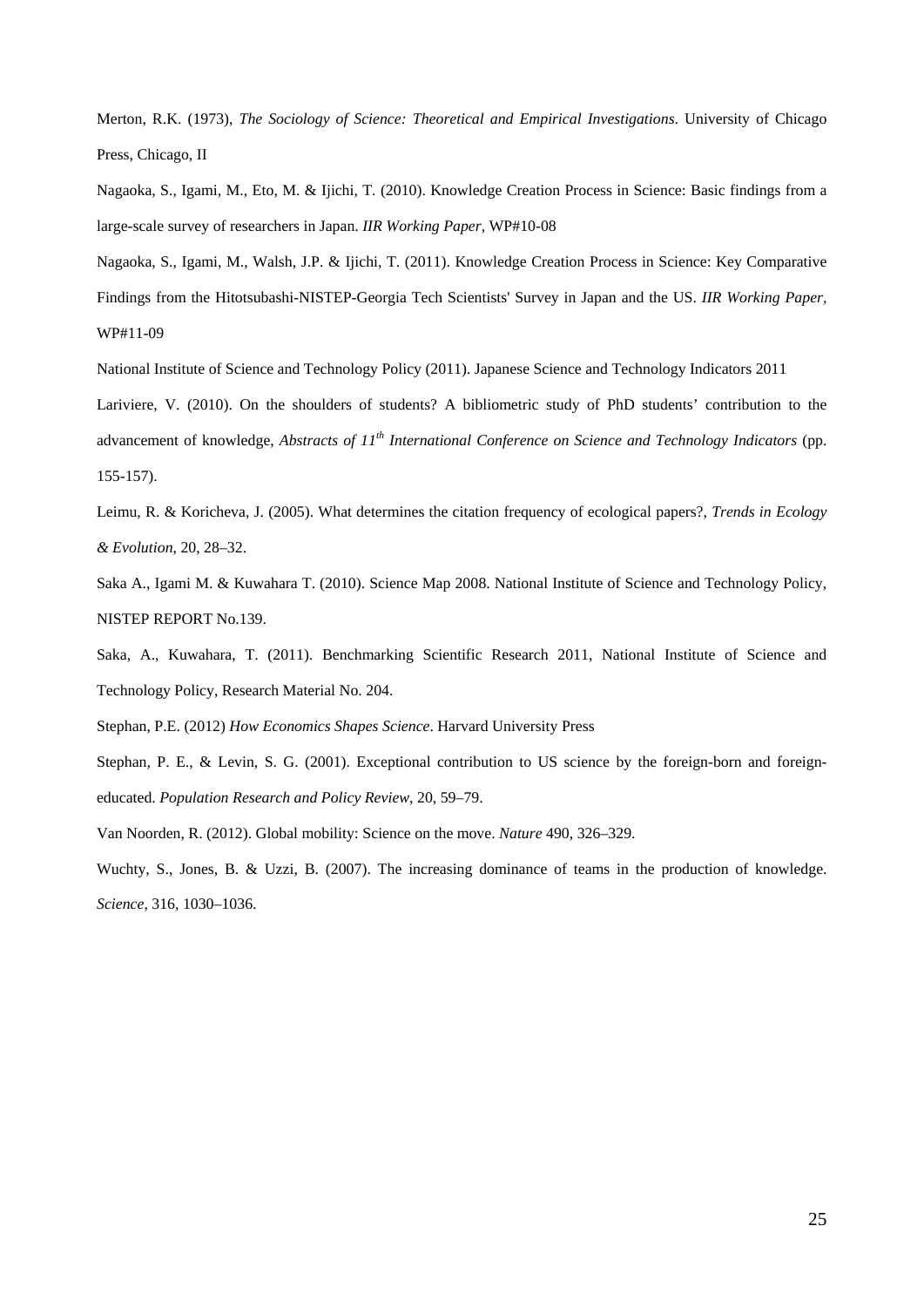#### Figure 1. Compositions of authors in academic position (a paper basis, natural sciences)



(a) Higher education institutions, Japan (natural sciences)

#### (b) Higher education institutions, US (natural sciences)



Note: "Other" includes technician, the others and unknown.

Figure 2. Citation time-lags by the type of the involvement of young scholars

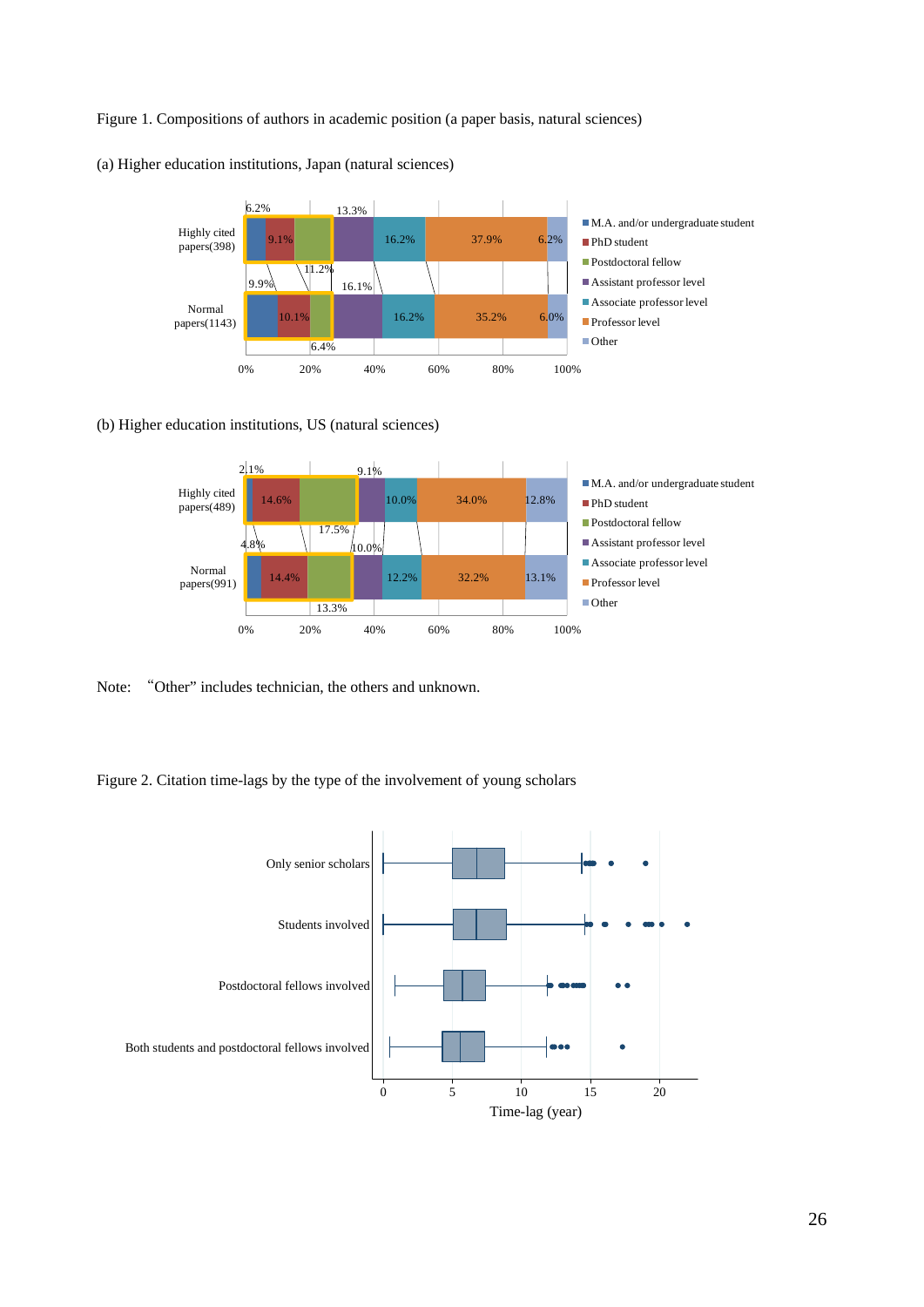Figure 3. Country of birth of authors by their academic positions

(a) Japan



(b) US



Note: "Other" includes technician, the others and unknown.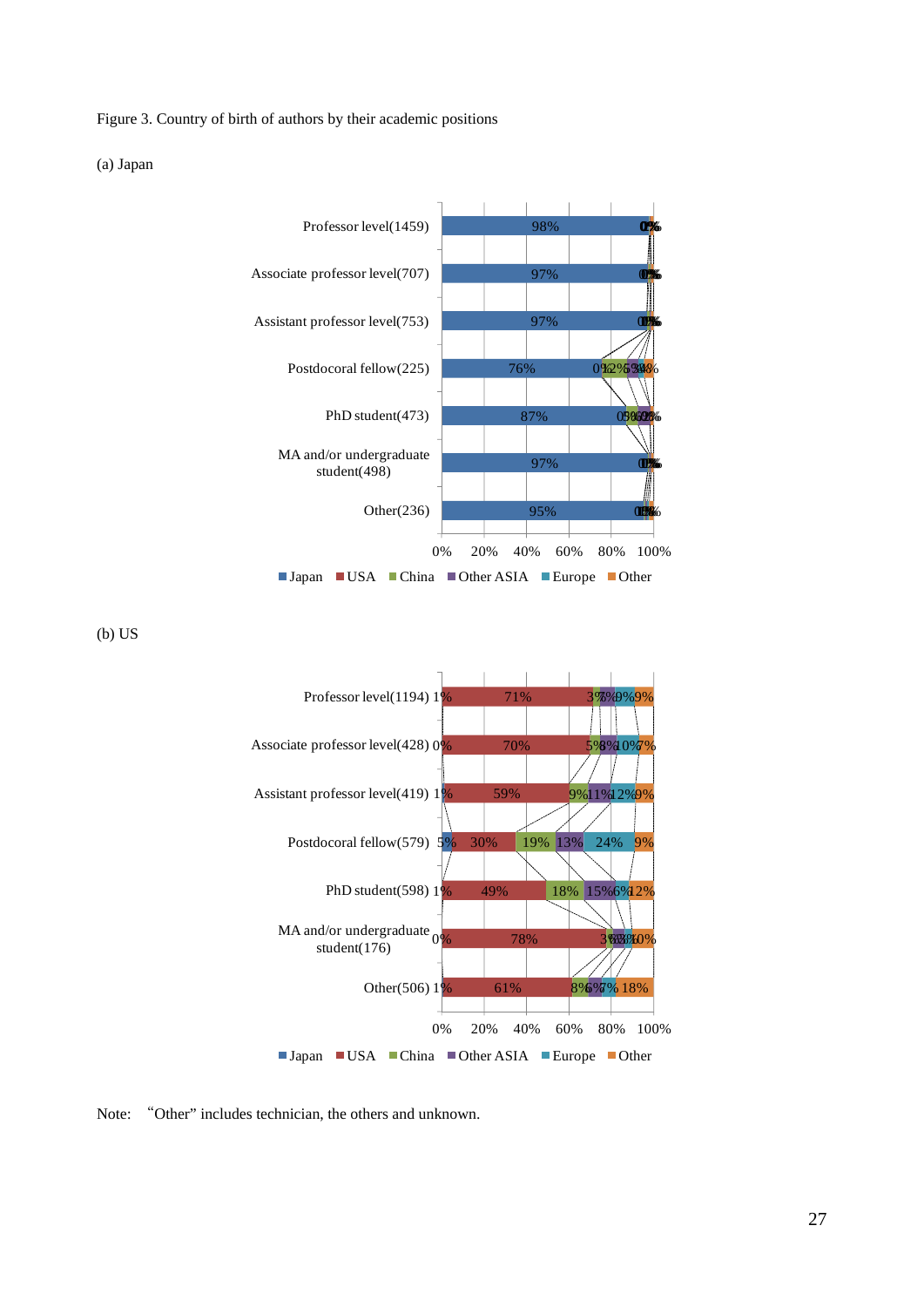Table 1 Percentage of young scholars among first authors of the focal papers in (a) Japan and (b) the US when the authors are listed in order of the contributions

(a) Japan

| <b>JPN</b>        | Normal papers |                   |                 |                         |     | Highly cited papers |                 |                         |  |  |
|-------------------|---------------|-------------------|-----------------|-------------------------|-----|---------------------|-----------------|-------------------------|--|--|
|                   | N             | Young<br>scholars | <b>Students</b> | Postdoctoral<br>fellows | N   | Young<br>scholars   | <b>Students</b> | Postdoctoral<br>fellows |  |  |
| Natural sciences  | 849           | 35.0%             | 25.5%           | 9.5%                    | 274 | 39.1%               | 19.0%           | 20.1%                   |  |  |
| Physical sciences | 448           | 31.0%             | 22.3%           | 8.7%                    | 158 | 32.9%               | 18.4%           | 14.6%                   |  |  |
| Life sciences     | 270           | 45.2%             | 34.1%           | 11.1%                   | 66  | 51.5%               | 19.7%           | 31.8%                   |  |  |
| Medicine          | 131           | 27.5%             | 18.3%           | 9.2%                    | 50  | 42.0%               | 20.0%           | 22.0%                   |  |  |

#### (b) US

| <b>USA</b>        | Normal papers |                   |                 | Highly cited papers     |     |                   |                 |                         |
|-------------------|---------------|-------------------|-----------------|-------------------------|-----|-------------------|-----------------|-------------------------|
|                   | N             | Young<br>scholars | <b>Students</b> | Postdoctoral<br>fellows | N   | Young<br>scholars | <b>Students</b> | Postdoctoral<br>fellows |
| Natural sciences  | 606           | 49.3%             | 30.7%           | 18.6%                   | 261 | 50.6%             | 22.6%           | 28.0%                   |
| Physical sciences | 298           | 53.4%             | 37.9%           | 15.4%                   | 129 | 56.6%             | 38.0%           | 18.6%                   |
| Life sciences     | 177           | 60.5%             | 33.3%           | 27.1%                   | 59  | 64.4%             | 13.6%           | 50.8%                   |
| Medicine          | 131           | 25.2%             | 10.7%           | 14.5%                   | 73  | 28.8%             | 2.7%            | 26.0%                   |

Table 2 Type of authorship (affiliated institutions) vs. Composition of the countries of birth of the authors

| <b>JPN</b>               | Country of birth |              |                    |                            |  |  |
|--------------------------|------------------|--------------|--------------------|----------------------------|--|--|
|                          | N                | Only Japan   | Only other country | $Japan +$<br>other country |  |  |
| Domestic authorship      | 1,099            | 86.3%        | $0.1\%$            | 13.6%                      |  |  |
| International authorship | 441              | 1.8%<br>7.0% |                    | 91.2%                      |  |  |
|                          |                  |              |                    |                            |  |  |
| <b>USA</b>               |                  |              | Country of birth   |                            |  |  |
|                          | N                | Only USA     | Only other country | $USA +$<br>other country   |  |  |
| Domestic authorship      | 1,074            | 33.1%        | 16.9%              | 49.9%                      |  |  |
| International authorship | 393              | 3.3%         | 28.0%              | 68.7%                      |  |  |

Table 3 Percentage of the research teams that used state-of-the-art research facilities/equipment owned by the teams

(results of Japanese survey)

|                                               |     | Internal             | External             |
|-----------------------------------------------|-----|----------------------|----------------------|
|                                               | N   | facilities/equipment | facilities/equipment |
| Only senior scholar                           | 437 | 33.4%                | 14.6%                |
| Student involved                              | 652 | 40.3%                | 15.6%                |
| Postdoctoral fellow involved                  | 215 | 50.7%                | 21.4%                |
| Both student and postdoctoral fellow involved | 155 | 51.6%                | 25.2%                |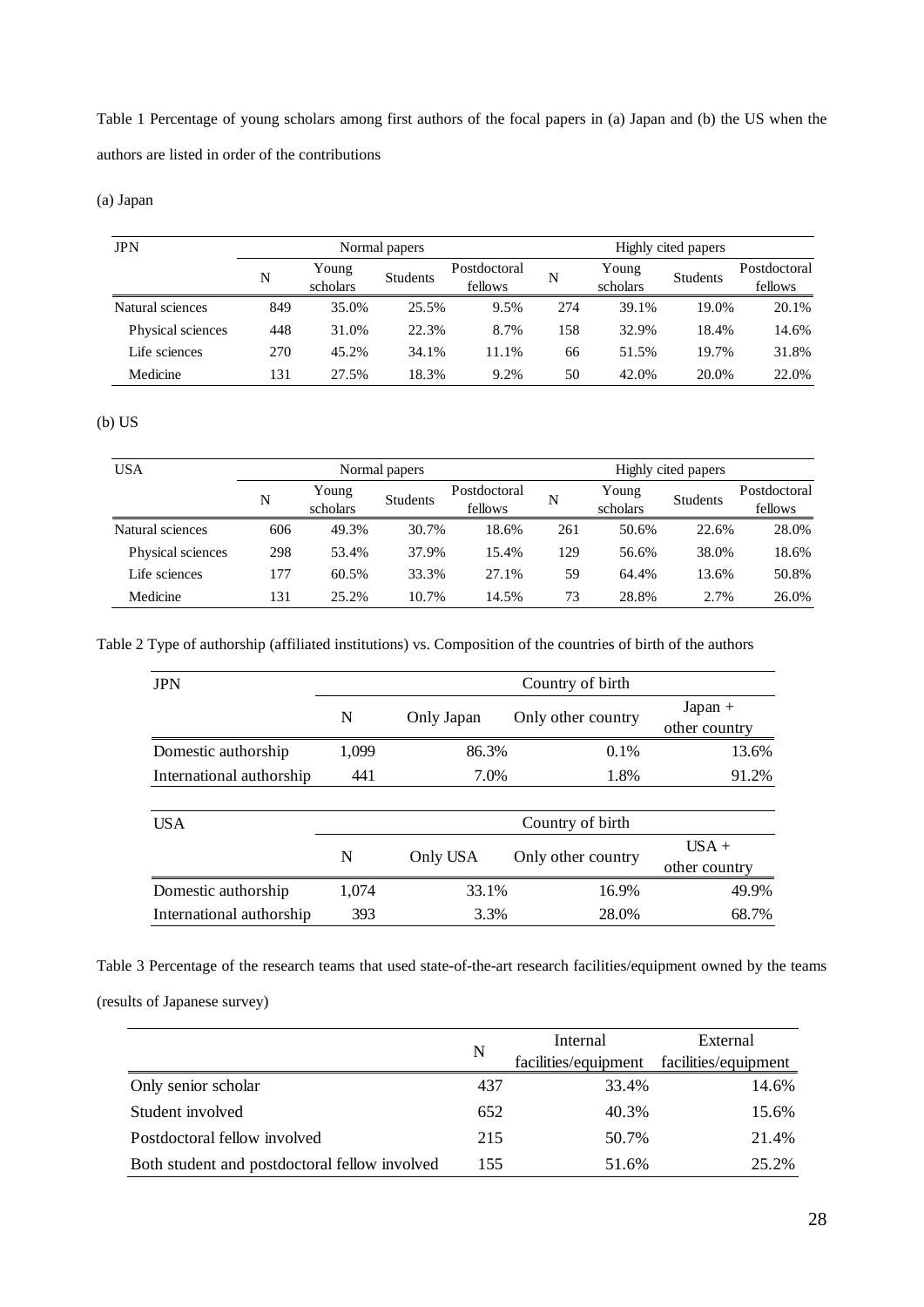Table 4 Summary of variables used in the estimation models

| Variable                   | Description                                                                                                                                                |
|----------------------------|------------------------------------------------------------------------------------------------------------------------------------------------------------|
| <b>ADV_EQUIP_EXT</b>       | 1: Team used the state-of-the-art external research facilities/equipment<br>0: Otherwise                                                                   |
| ADV_EQUIP_OWNED            | 1: Team owned the state-of-the-art research facilities/equipment<br>0: Otherwise                                                                           |
| ADV_EQUIP_OWNED_EFFECTIVE  | 2: Facilities/equipment was used and very effective<br>1: Facilities/equipment was used, but not effective<br>0: Facilities/equipment was not used         |
| <b>COUNTRY</b>             | County dummy (0: JPN, 1: USA)                                                                                                                              |
| DIV_EXPERTISE              | The number of the field of expertise covered by a team                                                                                                     |
| FIELD3                     | Field dummies (3 large fields)                                                                                                                             |
| FIELD21                    | Field dummies (21 fields in the Essential Science Indicators)                                                                                              |
| LG AUTHORS                 | The number of authors (in logarithm)                                                                                                                       |
| <b>LG_CITATION_LAG</b>     | Normalized average citation time-lags between the publication year of the focal<br>paper and the publication year of the references therein (in logarithm) |
| LG_DURATION_PUBLICATION    | How many years it took from the launch of research projects to the publication of<br>the focal paper (in logarithm)                                        |
| LG_EXP_MANMONTH            | Research expenditure per man-month (in logarithm)                                                                                                          |
| ORDERED_CITATION_COUNTS    | Ordered citation counts of the focal paper                                                                                                                 |
| POSTDOC_FIRST_PROB         | The probability of a postdoctoral fellow becoming the first author                                                                                         |
| POSTDOC_FOREIGN_PERCENTAGE | The percentage of foreign-born in postdoctoral fellows                                                                                                     |
| POSTDOC_PARTICIPATION      | 1: One or more postdoctoral fellows are in the authors of the focal paper<br>0: Otherwise                                                                  |
| POSTDOC_PERCENTAGE         | Percentage of postdoctoral fellows in the authors of the focal paper                                                                                       |
| STUDENT_PARTICIPATION      | 1: One or more students are in the authors of the focal paper<br>0: Otherwise                                                                              |
| STUDENT_PERCENTAGE         | Percentage of students in authors of the focal paper                                                                                                       |
| <b>THREAT</b>              | 2: Level of concerned is high<br>1: Level of concern is moderate<br>0: Not at all concerned about the priority loss.                                       |
| <b>TYPE_AUTHORSHIP</b>     | 2: International paper<br>1: Domestic paper with foreign-born scholars<br>0: Domestic paper without foreign-born scholars                                  |

Table 5 Summary statistics of the variables used in the estimation models

| Variable                  | <b>Observations</b> | Mean     | Std. Dev. | Min      | Max    |
|---------------------------|---------------------|----------|-----------|----------|--------|
| ADV_EQUIP_EXT             | 1,342               | 0.417    | 0.493     | $\Omega$ |        |
| ADV_EQUIP_OWNED           | 1,342               | 0.173    | 0.378     | $\Omega$ |        |
| ADV_EQUIP_OWNED_EFFECTIVE | 1,342               | 0.794    | 0.958     | 0        | 2      |
| <b>DIV EXPERTISE</b>      | 2,568               | 1.630    | 0.830     |          | 6      |
| <b>LG_AUTHORS</b>         | 2,568               | 1.497    | 0.601     | 0.693    | 5.521  |
| LG_CITATION_LAG           | 2,568               | $-0.079$ | 0.422     | $-2.550$ | 1.108  |
| LG_DURATION_PUBLICATION   | 2,417               | 1.392    | 0.547     | 0.000    | 3.611  |
| LG_EXP_MANMONTH           | 2,568               | 7.577    | 1.802     | $-0.924$ | 16.300 |
| ORDERED_CITATION_COUNTS   | 2,561               | 3.098    | 1.772     |          | 5      |
| POSTDOC_FIRST_PROB        | 560                 | 0.215    | 0.461     | $-0.667$ | 0.857  |
| POSTDOC_FOREIGN_PERCENTAG | 887                 | 0.631    | 0.455     | $\theta$ |        |
| POSTDOC_PARTICIPATION     | 2,568               | 0.346    | 0.476     | 0        |        |
| POSTDOC_PERCENTAGE        | 2,568               | 0.111    | 0.180     | 0        |        |
| STUDENT_PARTICIPATION     | 2,568               | 0.544    | 0.498     | $\Omega$ |        |
| STUDENT_PERCENTAGE        | 2,568               | 0.196    | 0.214     | $\Omega$ |        |
| <b>THREAT</b>             | 2,568               | 1.005    | 0.739     | 0        | 2      |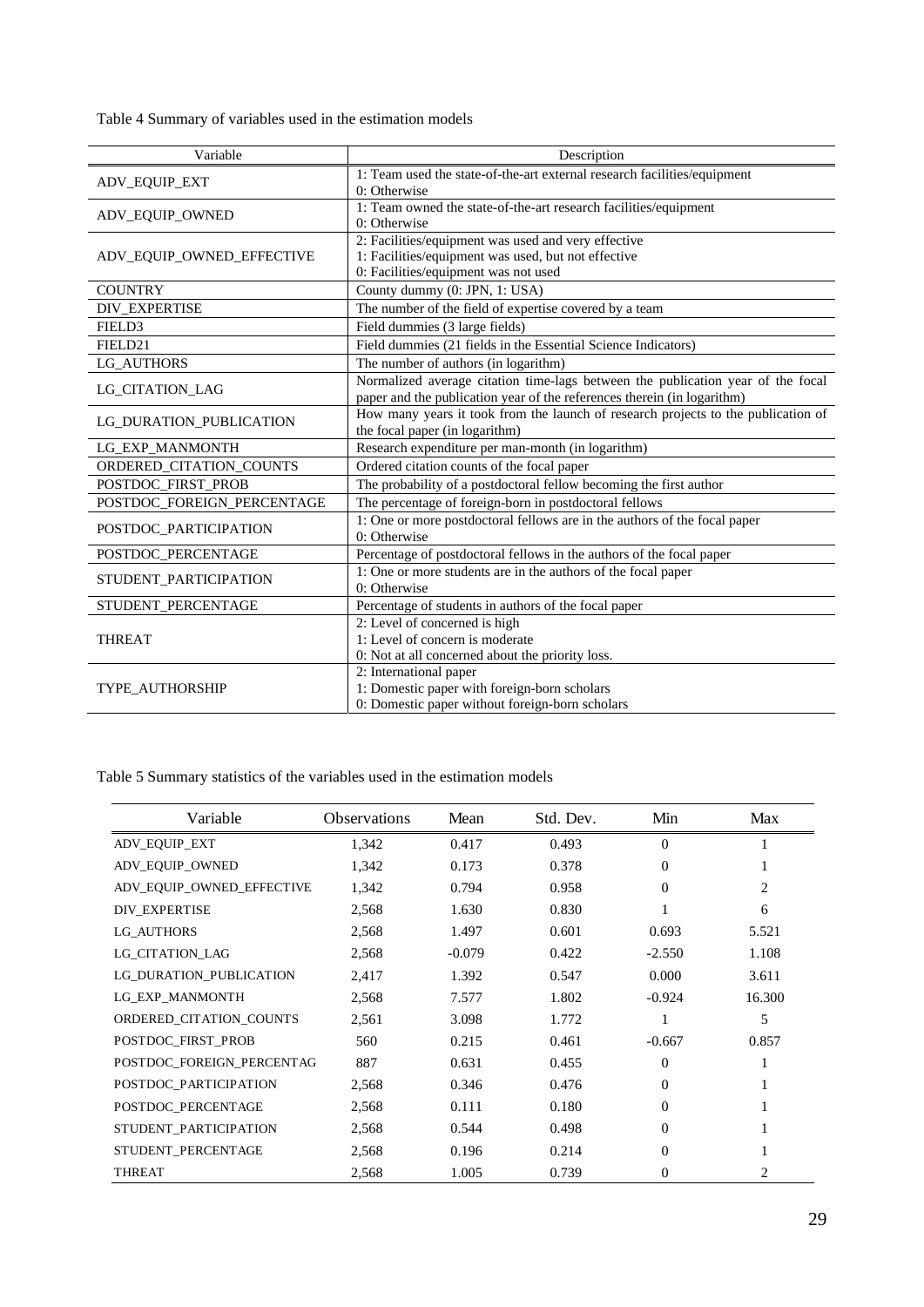|                       |                                              | Model 1-1   | Model 1-2                | Model 1-3   | Model 1-4                | Model 1-5                | Model 1-6             | Model 1-7  | Model 1-8      |
|-----------------------|----------------------------------------------|-------------|--------------------------|-------------|--------------------------|--------------------------|-----------------------|------------|----------------|
|                       |                                              | $JPN + USA$ | $JPN + USA$              | $JPN + USA$ | <b>JPN</b>               | <b>JPN</b>               | <b>JPN</b>            | <b>JPN</b> | <b>JPN</b>     |
|                       |                                              |             | POSTDOC PARTICIPATION    |             |                          |                          | POSTDOC PARTICIPATION |            |                |
|                       |                                              | Logit       | Logit                    | Logit       | Logit                    | Logit                    | Logit                 | Logit      | Logit          |
|                       |                                              | Marg eff.   | Marg eff.                | Marg eff.   | Marg eff.                | Marg eff.                | Marg eff.             | Marg eff.  | Marg eff.      |
| LG CITATION LAG       |                                              | $-0.116***$ |                          | $-0.105***$ | $-0.065**$               |                          |                       | $-0.046$   | $-0.044$       |
|                       |                                              | [0.024]     |                          | [0.025]     | [0.030]                  |                          |                       | [0.031]    | [0.031]        |
|                       | Moderately concerned                         | $0.089***$  | $\overline{\phantom{a}}$ | $0.080***$  | $0.079**$                | $\overline{\phantom{a}}$ |                       | 0.062      | 0.055          |
| <b>THREAT</b>         |                                              | [0.025]     |                          | [0.025]     | [0.038]                  |                          |                       | [0.038]    | [0.038]        |
| (Base: not concerned) | Concerned                                    | $0.112***$  | $\blacksquare$           | $0.107***$  | $0.081**$                |                          |                       | $0.081**$  | 0.067          |
|                       |                                              | [0.031]     |                          | [0.031]     | [0.041]                  |                          |                       | [0.041]    | [0.041]        |
|                       | TYPE_AUTHORSHIP Domestic paper with foreign- |             | $0.283***$               | $0.273***$  | $\blacksquare$           | $0.295***$               |                       | $0.290***$ | $0.284***$     |
| (Base: Domestic paper | born scholars                                |             | [0.029]                  | [0.029]     |                          | [0.049]                  |                       | [0.049]    | [0.049]        |
| without foreign-born  |                                              |             | $0.248***$               | $0.245***$  |                          | $0.226***$               |                       | $0.223***$ | $0.224***$     |
| scholars)             | International paper                          |             | [0.028]                  | [0.028]     |                          | [0.033]                  |                       | [0.033]    | [0.033]        |
|                       |                                              |             | $\sim$                   |             | $\overline{\phantom{a}}$ |                          | $0.078***$            |            | $0.071***$     |
| ADV_EQUIP_OWNED       |                                              |             |                          |             |                          |                          | [0.026]               |            | [0.026]        |
|                       |                                              |             | $\overline{\phantom{a}}$ |             |                          | $\blacksquare$           | 0.026                 |            | 0.014          |
| <b>ADV_EQUIP_EXT</b>  |                                              |             |                          |             |                          |                          | [0.033]               |            | [0.032]        |
| <b>DIV_EXPERTISE</b>  |                                              | $0.021*$    | 0.015                    | 0.017       | 0.003                    | $-0.005$                 | $-0.002$              | $-0.006$   | $-0.01$        |
|                       |                                              | [0.013]     | [0.013]                  | [0.013]     | [0.016]                  | [0.017]                  | [0.017]               | [0.016]    | [0.017]        |
| LG AUTHORS            |                                              | $0.135***$  | $0.113***$               | $0.103***$  | $0.118***$               | $0.084***$               | $0.112***$            | $0.079***$ | $0.069***$     |
|                       |                                              | [0.020]     | [0.020]                  | [0.020]     | [0.024]                  | [0.024]                  | [0.024]               | [0.024]    | [0.024]        |
| LG EXP MANMONTH       |                                              | $0.032***$  | $0.035***$               | $0.029***$  | $0.029***$               | $0.029***$               | $0.030***$            | $0.025***$ | $0.023***$     |
|                       |                                              | [0.007]     | [0.006]                  | [0.006]     | [0.008]                  | [0.007]                  | [0.008]               | [0.007]    | [0.007]        |
| <b>COUNTRY</b>        |                                              | $0.187***$  | $0.059**$                | $0.091***$  | $\overline{\phantom{a}}$ | $\overline{\phantom{a}}$ |                       |            | $\blacksquare$ |
|                       |                                              | [0.023]     | [0.024]                  | [0.026]     |                          |                          |                       |            |                |
| FIELD21               |                                              | <b>YES</b>  | <b>YES</b>               | <b>YES</b>  | <b>YES</b>               | <b>YES</b>               | <b>YES</b>            | <b>YES</b> | <b>YES</b>     |
| Chi-squared           |                                              | 309.097***  | 374.166***               | 397.956***  | 114.125***               | 181.505***               | 114.824***            | 189.621*** | 195.060***     |
| Log-likelihood        |                                              | $-1454.021$ | $-1415.507$              | $-1396.445$ | $-692.391$               | $-658.696$               | $-692.086$            | $-654.858$ | $-650.503$     |
| Psuedo-R2             |                                              | 0.122       | 0.145                    | 0.157       | 0.096                    | 0.140                    | 0.096                 | 0.145      | 0.151          |
| Observations          |                                              | 2568        | 2568                     | 2568        | 1342                     | 1342                     | 1342                  | 1342       | 1342           |

Table 6 Prediction of the involvement of postdoctoral fellows (Marginal effects)

Robust standard errors in parentheses. Significant at \*, \*\*, \*\*\*: 90%, 95%, 99%.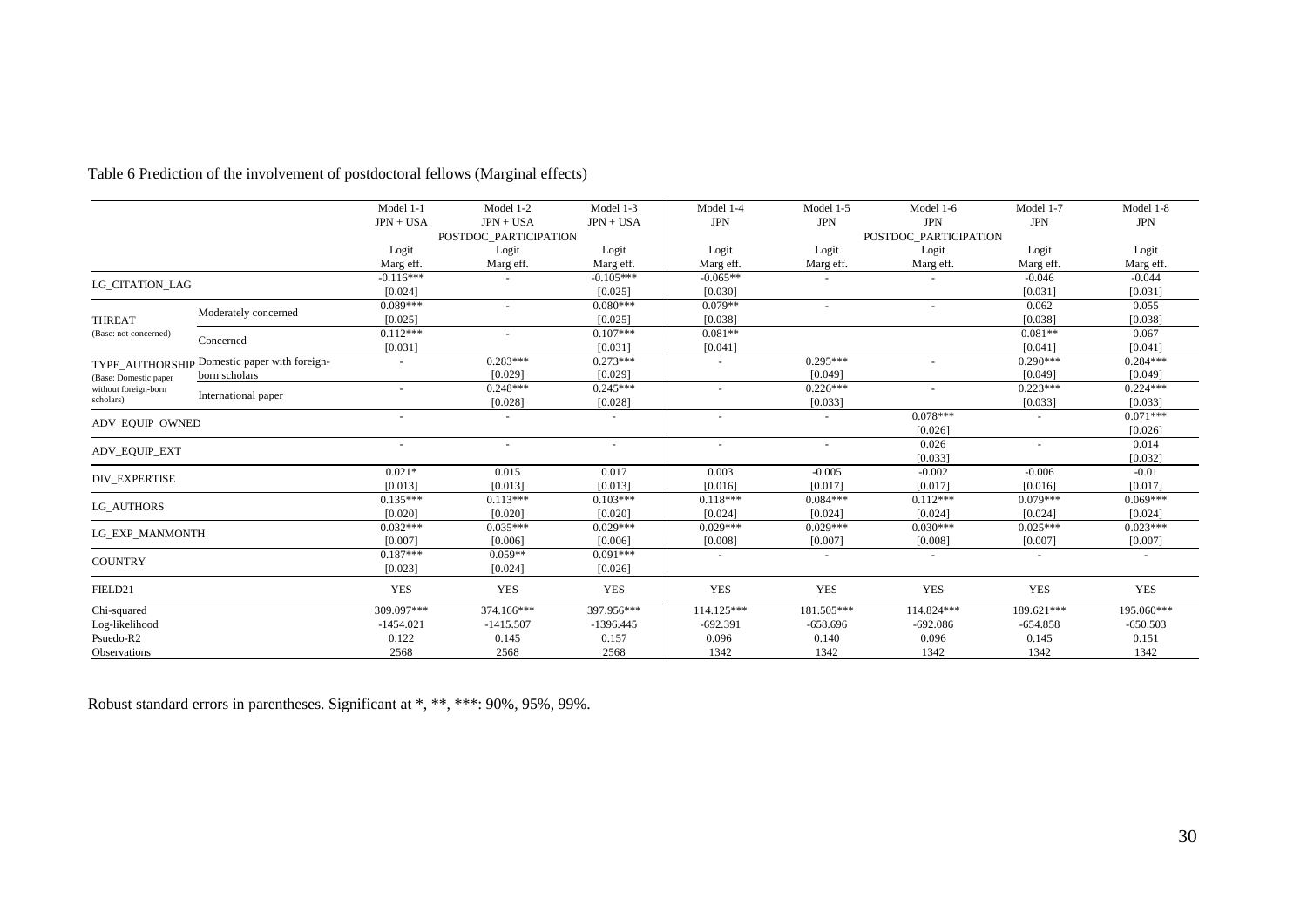|  |  |  | Table 7 Prediction of the involvement of students (Marginal effects) |
|--|--|--|----------------------------------------------------------------------|
|--|--|--|----------------------------------------------------------------------|

|                       |                              | Model 2-1                | Model 2-2                | Model 2-3   | Model 2-4                | Model 2-5   | Model 2-6                | Model 2-7   | Model 2-8   |
|-----------------------|------------------------------|--------------------------|--------------------------|-------------|--------------------------|-------------|--------------------------|-------------|-------------|
|                       |                              | $JPN + USA$              | $JPN + USA$              | $JPN + USA$ | <b>JPN</b>               | <b>JPN</b>  | <b>JPN</b>               | <b>JPN</b>  | <b>JPN</b>  |
|                       |                              |                          | STUDENT_PARTICIPATION    |             |                          |             | STUDENT PARTICIPATION    |             |             |
|                       |                              | Logit                    | Logit                    | Logit       | Logit                    | Logit       | Logit                    | Logit       | Logit       |
|                       |                              | Marg eff.                | Marg eff.                | Marg eff.   | Marg eff.                | Marg eff.   | Marg eff.                | Marg eff.   | Marg eff.   |
| LG CITATION LAG       |                              | $0.058**$                |                          | $0.053**$   | $0.068*$                 |             |                          | 0.046       | 0.047       |
|                       |                              | [0.025]                  |                          | [0.026]     | [0.035]                  |             |                          | [0.037]     | [0.037]     |
|                       |                              | 0.010                    | $\equiv$                 | 0.013       | $-0.034$                 |             | $\equiv$                 | $-0.024$    | $-0.024$    |
| <b>THREAT</b>         | Moderately concerned         | [0.026]                  |                          | [0.026]     | [0.041]                  |             |                          | [0.043]     | [0.043]     |
| (Base: not concerned) |                              | 0.010                    |                          | 0.010       | $-0.064$                 |             |                          | $-0.072$    | $-0.073$    |
|                       | Concerned                    | [0.030]                  |                          | [0.031]     | [0.043]                  |             |                          | [0.045]     | [0.045]     |
| TYPE AUTHORSHIP       | Domestic paper with foreign- |                          | $-0.093***$              | $-0.090***$ | $\sim$                   | $-0.063$    |                          | $-0.061$    | $-0.061$    |
| (Base: Domestic paper | born scholars                |                          | [0.029]                  | [0.029]     |                          | [0.050]     |                          | [0.050]     | [0.050]     |
| without foreign-born  | International paper          |                          | $-0.218***$              | $-0.217***$ | ٠                        | $-0.288***$ |                          | $-0.288***$ | $-0.288***$ |
| scholars)             |                              |                          | [0.027]                  | [0.027]     |                          | [0.035]     |                          | [0.035]     | [0.035]     |
| ADV EQUIP OWNED       |                              | $\sim$                   | $\overline{\phantom{a}}$ | $\sim$      | $\overline{\phantom{a}}$ | $\sim$      | 0.010                    |             | 0.014       |
|                       |                              |                          |                          |             |                          |             | [0.031]                  |             | [0.032]     |
| <b>ADV_EQUIP_EXT</b>  |                              | $\overline{\phantom{a}}$ | $\overline{\phantom{m}}$ | $\sim$      | $\overline{\phantom{a}}$ |             | $-0.025$                 |             | $-0.016$    |
|                       |                              |                          |                          |             |                          |             | [0.041]                  |             | [0.043]     |
| <b>DIV_EXPERTISE</b>  |                              | $-0.001$                 | 0.000                    | 0.000       | 0.005                    | 0.014       | 0.005                    | 0.014       | 0.014       |
|                       |                              | [0.014]                  | [0.014]                  | [0.014]     | [0.020]                  | [0.021]     | [0.020]                  | [0.021]     | [0.022]     |
| LG AUTHORS            |                              | $0.094***$               | $0.135***$               | $0.139***$  | $0.116***$               | $0.173***$  | $0.110***$               | $0.179***$  | $0.179***$  |
|                       |                              | [0.021]                  | [0.022]                  | [0.023]     | [0.030]                  | [0.032]     | [0.030]                  | [0.033]     | [0.033]     |
| LG EXP MANMONTH       |                              | $-0.014**$               | $-0.013**$               | $-0.011*$   | 0.000                    | 0.000       | $-0.006$                 | 0.005       | 0.004       |
|                       |                              | [0.007]                  | [0.007]                  | [0.007]     | [0.009]                  | [0.009]     | [0.009]                  | [0.009]     | [0.009]     |
| <b>COUNTRY</b>        |                              | $0.053**$                | $0.092***$               | $0.092***$  | $\overline{\phantom{a}}$ |             | $\overline{\phantom{a}}$ |             |             |
|                       |                              | [0.025]                  | [0.026]                  | [0.027]     |                          |             |                          |             |             |
| FIELD21               |                              | <b>YES</b>               | <b>YES</b>               | <b>YES</b>  | <b>YES</b>               | <b>YES</b>  | <b>YES</b>               | <b>YES</b>  | <b>YES</b>  |
| Chi-squared           |                              | 226.338***               | 270.026***               | 274.097***  | 121.877***               | 164.365***  | 117.720***               | 171.048***  | 171.334***  |
| Log-likelihood        |                              | $-1642.014$              | $-1613.074$              | $-1610.891$ | $-844.325$               | $-814.197$  | $-847.388$               | $-811.408$  | $-811.268$  |
| Psuedo-R2             |                              | 0.072                    | 0.089                    | 0.090       | 0.084                    | 0.117       | 0.081                    | 0.120       | 0.120       |
| Observations          |                              | 2568                     | 2568                     | 2568        | 1342                     | 1342        | 1342                     | 1342        | 1342        |

Robust standard errors in parentheses. Significant at \*, \*\*, \*\*\*: 90%, 95%, 99%.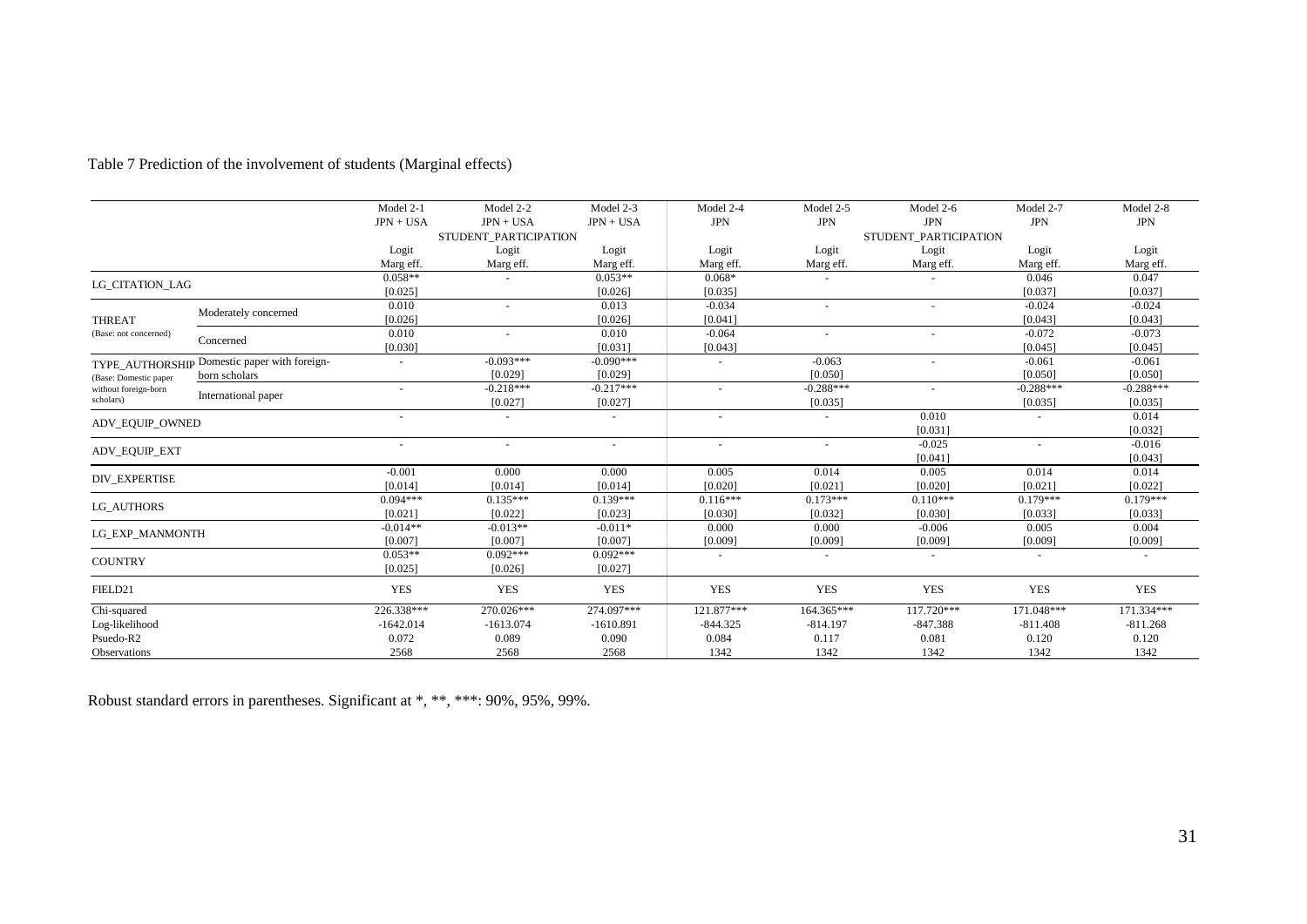|                            |                      | Model 3-1   | Model 3-2                | Model 3-3                | Model 3-4                | Model 3-5                | Model 3-6                | Model 3-7  | Model 3-8  |
|----------------------------|----------------------|-------------|--------------------------|--------------------------|--------------------------|--------------------------|--------------------------|------------|------------|
|                            |                      | $JPN + USA$ | $JPN + USA$              | $JPN + USA$              | <b>JPN</b>               | <b>JPN</b>               | <b>JPN</b>               | <b>JPN</b> | <b>JPN</b> |
|                            |                      |             | POSTDOC_FIRST_PROB       |                          |                          |                          | POSTDOC_FIRST_PROB       |            |            |
|                            |                      | <b>OLS</b>  | <b>OLS</b>               | <b>OLS</b>               | <b>OLS</b>               | <b>OLS</b>               | <b>OLS</b>               | <b>OLS</b> | <b>OLS</b> |
|                            |                      | Coeff       | Coeff                    | Coeff                    | Coeff                    | Coeff                    | Coeff                    | Coeff      | Coeff      |
| LG CITATION LAG            |                      | 0.003       | $\overline{\phantom{a}}$ | 0.006                    | $-0.020$                 | $\overline{\phantom{a}}$ | $\overline{\phantom{a}}$ | $-0.005$   | 0.001      |
|                            |                      | [0.055]     |                          | [0.054]                  | [0.089]                  |                          |                          | [0.087]    | [0.091]    |
|                            | Moderately concerned | $0.099**$   | $\overline{\phantom{a}}$ | 0.07                     | $0.176***$               |                          |                          | $0.125*$   | 0.078      |
| <b>THREAT</b>              |                      | [0.044]     |                          | [0.047]                  | [0.065]                  |                          |                          | [0.073]    | [0.079]    |
| (Base: not concerned)      |                      | $0.139***$  |                          | $0.103*$                 | $0.199***$               |                          |                          | $0.151*$   | 0.104      |
|                            | Concerned            | [0.051]     |                          | [0.054]                  | [0.069]                  |                          |                          | [0.077]    | [0.081]    |
| POSTDOC FOREIGN PERCENTAGE |                      |             | $0.145***$               | $0.099*$                 |                          | $0.213***$               |                          | 0.117      | 0.106      |
|                            |                      |             | [0.047]                  | [0.053]                  |                          | [0.064]                  |                          | [0.079]    | [0.080]    |
| ADV EQUIP OWNED EFFECTIVE  |                      | $\sim$      | $\overline{\phantom{a}}$ | $\overline{\phantom{a}}$ | $\overline{\phantom{a}}$ |                          | $0.112***$               |            | 0.064      |
|                            |                      |             |                          |                          |                          |                          | [0.032]                  |            | [0.039]    |
| <b>COUNTRY</b>             |                      | $0.105**$   | 0.047                    | 0.049                    | $\sim$                   | $\overline{\phantom{a}}$ | $\sim$                   | $\sim$     | $\sim$     |
|                            |                      | [0.042]     | [0.050]                  | [0.051]                  |                          |                          |                          |            |            |
| FIELD3                     |                      | <b>YES</b>  | <b>YES</b>               | <b>YES</b>               | <b>YES</b>               | <b>YES</b>               | <b>YES</b>               | <b>YES</b> | YES        |
| F                          |                      | 11.788***   | 18.174***                | 10.850***                | $4.211***$               | $6.286***$               | $6.638***$               | $3.872***$ | 3.909***   |
| R-squared                  |                      | 0.155       | 0.153                    | 0.163                    | 0.121                    | 0.105                    | 0.111                    | 0.133      | 0.149      |
| Adj-R-squared              |                      | 0.142       | 0.145                    | 0.148                    | 0.091                    | 0.087                    | 0.093                    | 0.098      | 0.108      |
| Observations               |                      | 394         | 394                      | 394                      | 153                      | 153                      | 153                      | 153        | 153        |

Table 8 Prediction of the probability of postdoctoral fellows becoming the first authors

Robust standard errors in parentheses. Significant at \*, \*\*, \*\*\*: 90%, 95%, 99%.